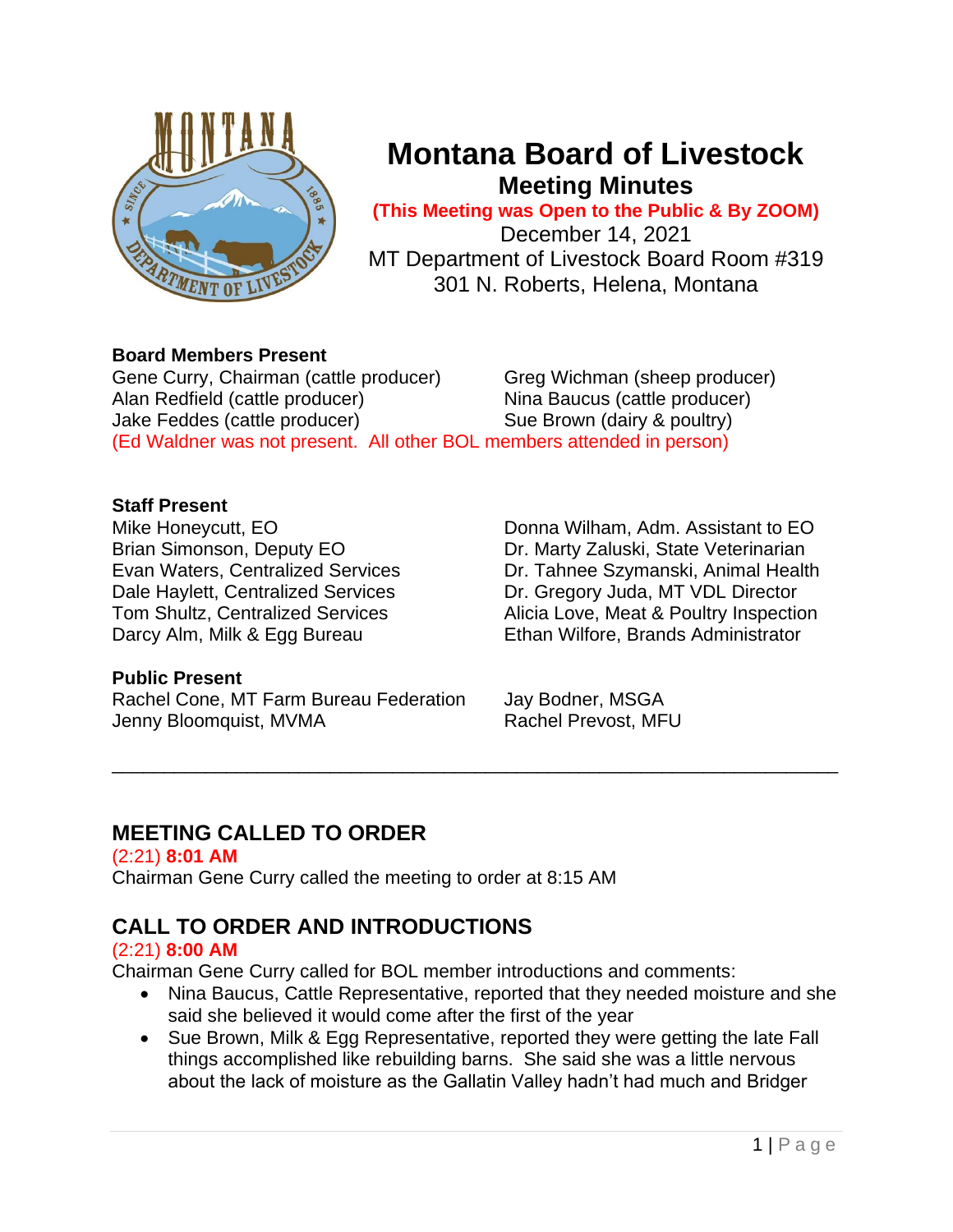Bowl hadn't opened. Their goats were being given a 2-month break before they kid again

- Jake Feddes, Cattle Representative, voiced the same moisture concerns as Nina and Sue. He said though, that the cattle were still out on pasture and that they hadn't been feeding them full feed or supplementing them, and that was saving them a lot of money as hay was so expensive. He added that he was chasing kids around with their sports
- Greg Wichman, Sheep Representative, reported that they had snow but were still watching because of a couple fires that had been around them. He added that they were giving some cake to the sheep
- Alan Redfield, Cattle Representative, said that the valleys were pretty dry and everybody was pretty much out on meadows. They were starting to feed a little bit and that the cattle just "smoke" to the hay bales. He reported that there were still a lot of cattle left in their valley
- Gene Curry, Cattle Representative, reported that they hadn't had much moisture either. He said they were fortunate to have enough feed. There had been some sales around this year and he said it was amazing what the females were bringing. He didn't think, though, that many of them were sticking around the state of Montana
- Mike Honeycutt reported that due to a family situation, Ed Waldner would not be in the meeting today
- Gene Curry said that he had spoken with Waddie Taylor the day before and that he said, even though he wasn't able to join the BOL meeting today, that everything he read on the new Brands Policy looked alright

# **BOARD ADMINISTRATIVE ITEMS**

### (7:01) **8:05 AM**

# (7:01) **8:05 AM – BOARD APPROVAL OF BOARD MEETING MINUTES**

Gene Curry entertained a motion to approve the minutes of the last BOL meeting

# **MOTION/VOTE**

(7:06) **8:05 AM Nina Baucus moved to approve the minutes from the BOL November 3, 2021 meeting. Sue Brown seconded. The motion passed.**

# **OLD BUSINESS**

(7:31) **8:06 AM**

# (16:53) **8:06 AM – UPDATE ON GOVERNOR'S OGSM STRATEGIC MANAGEMENT IN RELATIONSHIP TO BOL AND EXECUTIVE OFFICER STRATEGIC GOALS**

Mike Honeycutt reported on his report to the Governor at the November 29, 2021 OGSM meeting: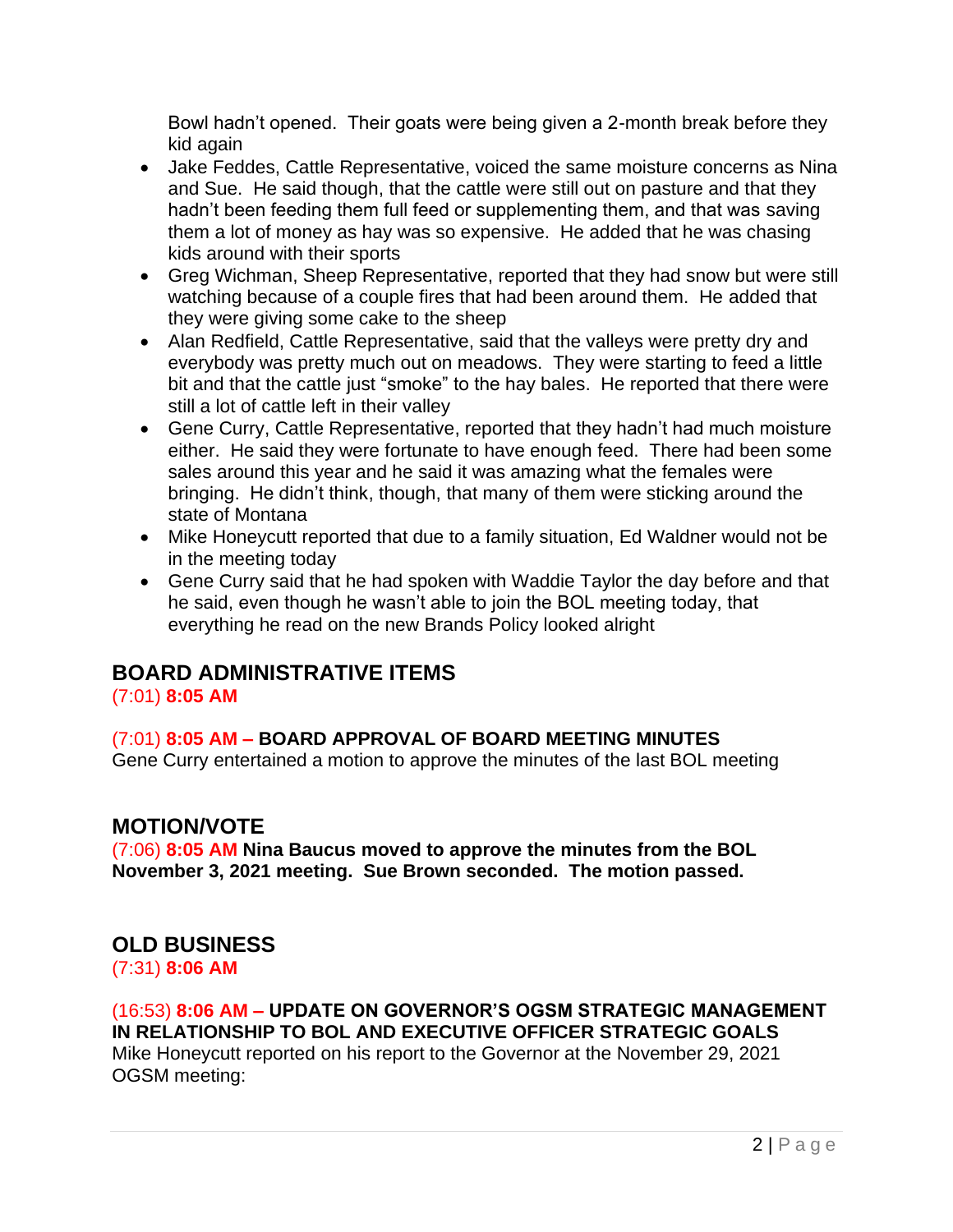- Mr. Honeycutt said that he had reported to the Governor that doing a standard trendline of doing so many each month, the DOL was behind in rerecord, but he said that in the Brands report today, that Ethan Wilfore would report that the DOL was now in line with where the DOL was compared to 10 years ago
- The DOL was not over-extending its budget, Mr. Honeycutt said, and he reported to the Governor that expenses were within revenue and that cash was drawing back as it always does this time of year until per capita starts coming in again in the Spring. He added that the DOL budget is still in good shape and that the DOL had prepared itself for what would happen with less livestock on the landscape
- Mr. Honeycutt said that vacancies in the Meat & Poultry Inspection Bureau were systemic issues, but, that every other area in the DOL had been doing well in that regard
- Employees had been moving around in the Brands Enforcement Division, with Jake Eshelman replacing Don Selle, who retired and Cole Chandler taking Jake Eshelman's vacant position in Columbus and now, Cole Chandler's Glasgow position was open
- Mr. Honeycutt said that the DOL had moved as many cattle through the markets by the end of November as they typically would have moved by February. He added that the month of November itself had less cattle moved through the markets than had the previous year and so he thought perhaps the cattle numbers going through the markets had reached the top of the curve and maybe would start to go down
- The State Ratings Officer training was in yellow, according to Mr. Honeycutt, because Alex Dach still hadn't gotten a face-to-face course to open up to finish off his training
- The Foreign Animal Disease exercise had been moved to yellow because the TB testing was taking priority over that, but, it would be brought up again in January or February
- The Cooperative Interstate Shipping (CIS) application had been moved to the yellow category because the DOL was still awaiting getting an onsite review and getting that designation from the Feds
- For the VDL, Mr. Honeycutt reported that they got good press for their turnaround times for CWD and he also shared with the Governor what the DOL was doing in regards to the Tuberculosis issues that had arisen
- The Governor was also told that the DOL did take possession of the helicopter this month and was getting it outfitted to do aerial hunting
- With the Governor requesting a baseline on what was going on with livestock slaughter in the state, Mr. Honeycutt said he put together a dashboard using State-inspected and custom exempt data, but, was still trying to get Federal data to put into that. The DOL had previously asked if the USDA would share info from seven of the slaughter plants that were Federally-inspected, and even after putting in a FOIA request, the DOL still hadn't been responded to with that information
	- o Mr. Honeycutt that the ratio between custom-exempt facilities and Stateinspected facilities was staying about the same in the first quarter, but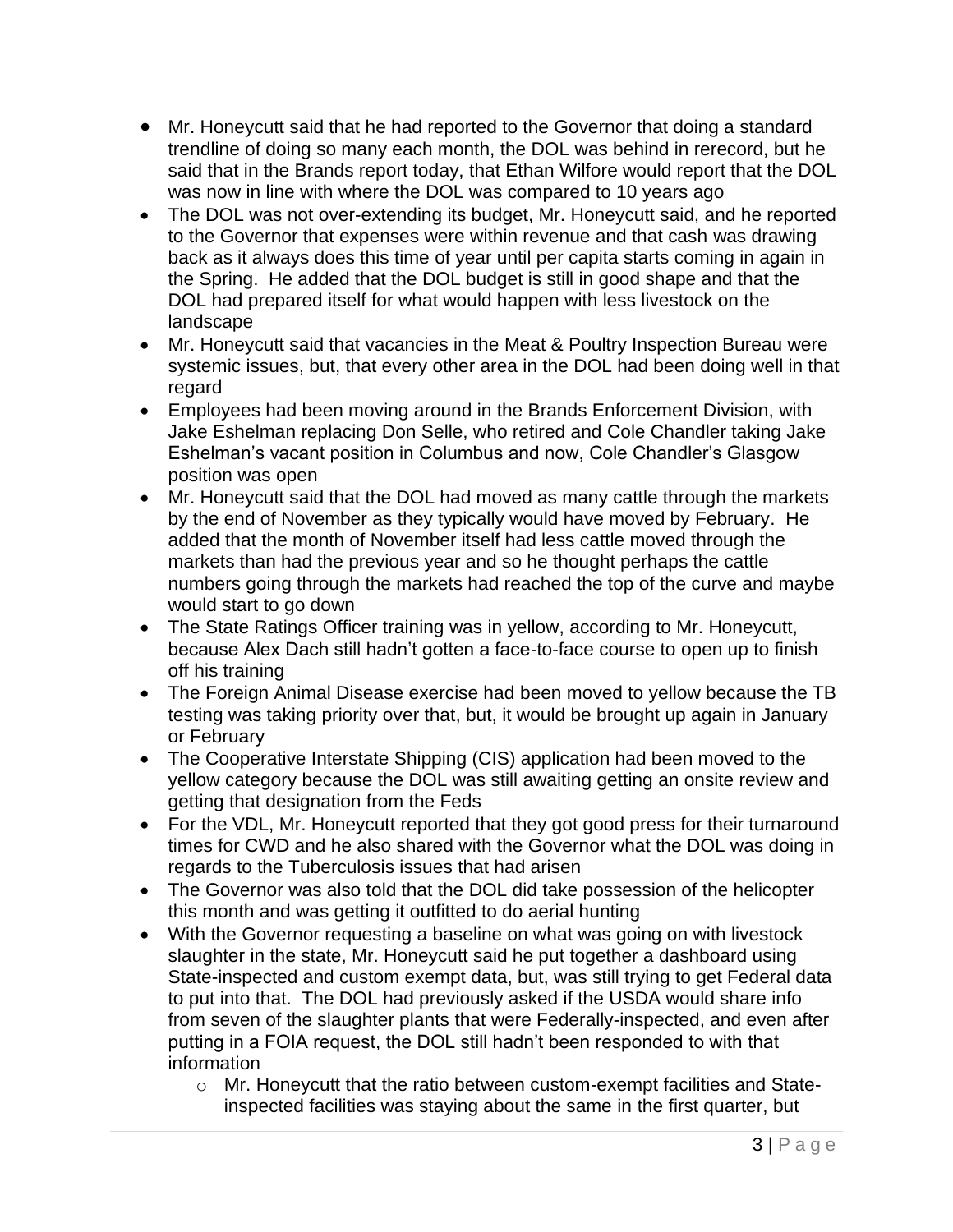getting into the second quarter of Fiscal Year 2022, there had been an uptick in poultry slaughter, he thought maybe it was the "Thanksgiving" effect or possibly the Federal government money being spent on equipment and those types of things to do more at their plants so they could sell turkeys at Thanksgiving

- The Governor had given State agencies a challenge to try and do as many of their services that they could digitally, and according to Mr. Honeycutt, the DOL's IT staff had identified 46 business processes at the DOL. Three of the processes were complete, seven were in progress on November 29<sup>th</sup> and 36 had yet to be started
	- o Some of the DOL processes were online, according to Mr. Honeycutt, but had yet to be moved into the better system that State IT had developed for the DOL
	- o Mr. Honeycutt said that he had received some pushback in speaking with some folks at the MSGA convention, regarding digital applications, and he said the DOL might have to go a long time utilizing both electronic and the way they had always done it
- With the Governor requesting more simplified organizational structure for State agencies, Mr. Honeycutt said that the DOL's structure was about as simple as it could get and has a good division of labor between divisions and lines of accountability throughout

# (26:59) **8:26 AM – Need to Discuss Next 6-Month Horizon Initiatives and Measures**

Mike Honeycutt said that the next time he met with the Governor, the OGSM discussion would be covering the horizon for the first six months of 2022.

- o Mr. Honeycutt said he believed that value-added agriculture would continue to stay on the Governor's watchlist moving into the first half of 2022
- o Mr. Honeycutt said he would be soliciting advice from staff and also requested input from the BOL on the initiative category and how you measure it for the first half of 2022
- o Nina Baucus said per capita collection should be focused on in the OGSM for the first half of 2022, along with shipping, health and movement permits. Ms. Baucus also wanted to continue to move forward with the new Lab and also address salary issues in the DOL
- o Gene Curry agreed that the DOL should somehow get a tighter grip on what's happening with movement of animals, especially in light of the TB outbreaks in Montana
- o Alan Redfield requested education for ranchers regarding some of the animal diseases, such as TB. Mike Honeycutt agreed adding that education to producers should also cover when inspections were needed to be in compliance
- o Gene Curry said that having radio spots regarding inspections would be helpful to producers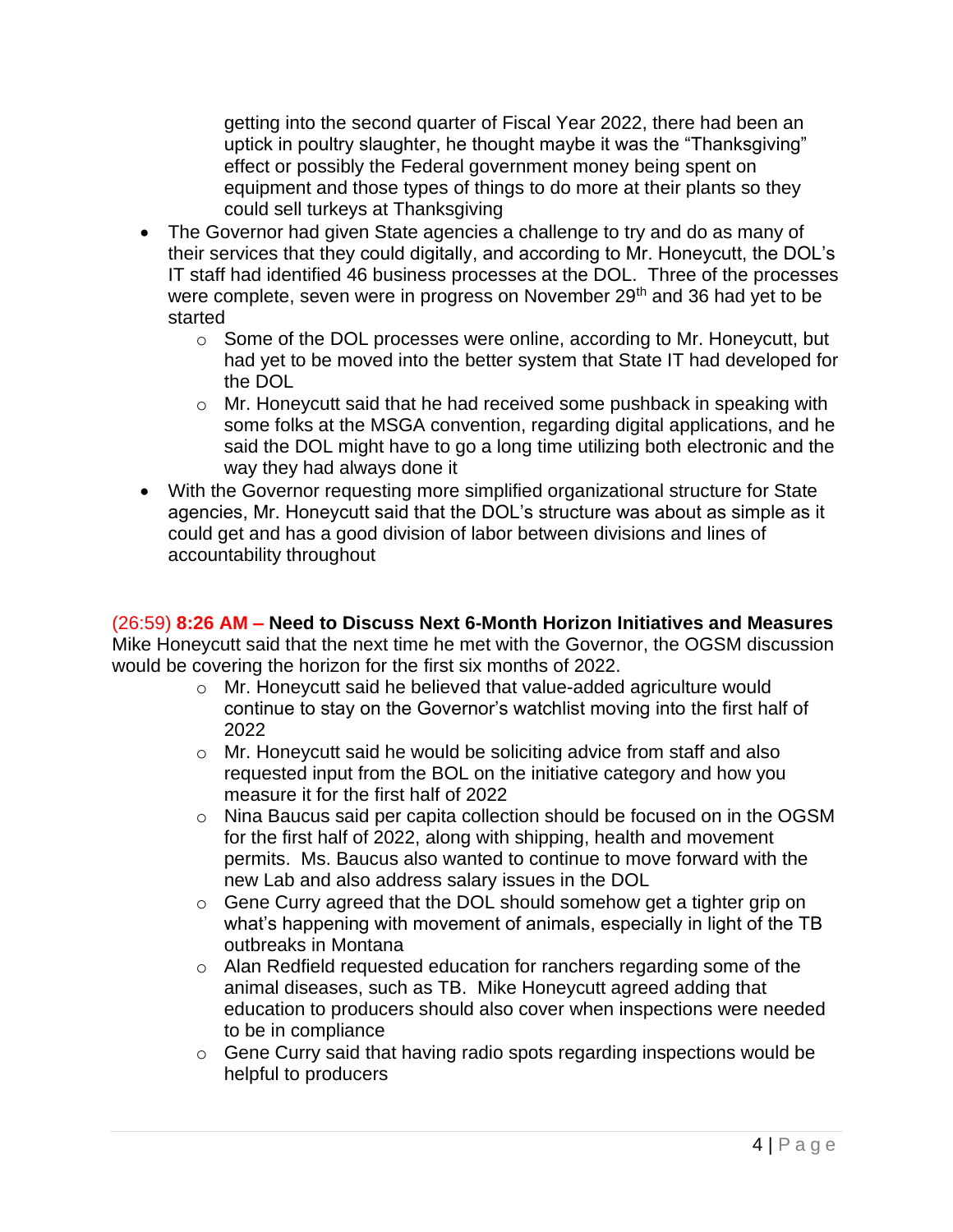- o The DOL working with FWP to help educate hunters would be helpful, especially when mules or horses were used during hunting season, Alan Redfield suggested
- o The BOL was also hoping that somehow the DOL training Meat Inspectors and then them going to take a Federal position should be looked at
- o Mike Honeycutt wanted to move forward with the new Brands policy
- o Mr. Honeycutt said that for the Red Tape Review, if there were statutes or rules the BOL wanted to change, they might want to get some stakeholder input first, but to keep in mind that there was a new law putting a moratorium on rulemaking in the last quarter before Legislative Session
- o Mr. Honeycutt wanted to protect the integrity of the industry, make sure our producers continue to have access to markets and are able to freely do business and don't get outside regulation because the DOL was failing to do their job inside the state
- o Mr. Honeycutt said that his next Ops review would probably be the third week of January to meet with the Governor again and that would be when he'd give him some of the DOL's new targets for the first six months of 2022
	- The Governor, according to Mr. Honeycutt, had expressed a lot of pleasure with the DOL's moving forward with the technology component, and at one of the Cabinet meetings, the DOL was used as an example of what he wanted to see agencies doing and trying to modernize how they're doing things
	- The DOL had gotten high marks for its response to the Tuberculosis outbreaks, and Mr. Honeycutt said the Governor took personal notice of the DOL going to the community, having a public meeting and being very transparent and prioritizing getting to the animals

# (45:40) **8:44 AM – BRAND POLICY REVIEW**

(45:40) **8:44 AM – Second Review of Draft for New Brand Policy/Set Effective Date** Ethan Wilfore said that he had given the BOL two attachments to compare, one was the new Brands Policy draft and the second one was the revised current policy going through revisions:

- Mr. Wilfore said that the Brands Advisory Committee members used to be comprised of all staff, but, included in the new Brands Policy would be stakeholder groups, Legislators and BOL members as well
	- o Mr. Curry voiced concern that there was no avenue in place of how the extra people on the Brands Advisory Committee would be appointed
	- o Alan Redfield suggested, in the case of Legislators being appointed to the Brands Advisory Committee, to add that they have experience on the Ag Committee or in personal life or in livestock production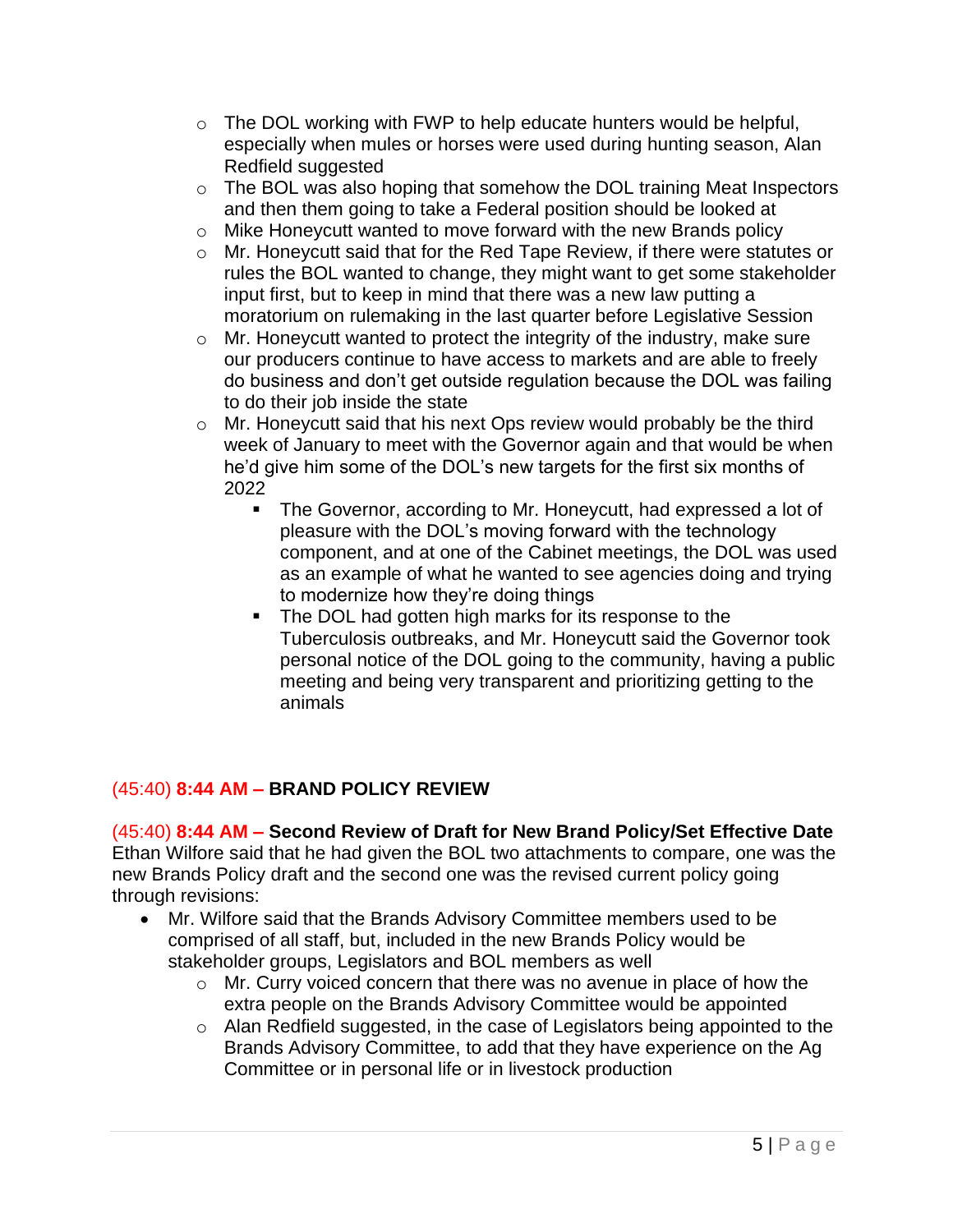- $\circ$  It was pointed out by a BOL member that a group that hadn't been included on the Brands Advisory Committee were the District Investigators or the DOL Brand Inspectors, but if they were put on the Committee, they and any staff would serve in an ex-officio role, not a voting role
- o It was decided by the BOL that the Chair would orchestrate getting people from various groups together to be part of the Brands Advisory Committee
- Ethan Wilfore said that after review of conflicts, additional characters were added for brands, including the spade, mill iron, rafter and some new brand images that are not considered characters. After reviewing regional character conflicts, Mr. Wilfore said that roughly half of them were removed and an additional statewide conflict was added
	- $\circ$  A "G" and "6" were added back in at the recommendation of the Inspector group, but, for example, if someone had a "G" on the left rib, that would be considered the same as a "6"
	- o With concern raised about sloppy brands, Mr. Wilfore said, that if an Inspector can't read a brand and can't determine what it is, they don't have to issue the inspection
	- o Also done away with, according to Mr. Wilfore, were the acceptable formats, because it was felt that was very restrictive policy. General guidelines around that were that characters would be organized in horizontal, vertical or diagonal. Tumbling characters would not be allowed
- A change was made to the Employee Actions segment of the Brands policy, removing the policy that said DOL employees could only own three brands at a time. Mr. Wilfore said that policy was restrictive and that employees should be treated the same as every other brand owner
- Mr. Honeycutt said that to prevent profiteering by DOL employees on brands, two Legislators were considering bringing legislation that would say if a DOL employee purchases a brand, it would have to be held until the next rerecord
- Property rights of brand owners was discussed by the BOL, including the number of brands one person could own
- Although there was no grace period given after the rerecord period was completed in 2021, people would have 90 days after December 31st for just two things to happen regarding a brand:
	- $\circ$  If somebody proved to the DOL that a mistake was made and they didn't get a new brand certificate, if they produce a cancelled check to the DOL showing they paid, the brand certificates would be issued
	- $\circ$  If someone forgot to rerecord their brand, during that 90 days they would be the only one, the owner, the previous owner is the only one who could put in a new brand application for that actual brand and pay for a new brand application and go through the conflict check. And, if it passes that, they could be issued that as a new brand, starting with 2021, or, if it doesn't pass conflict check, then it would be gone
- Mr. Wilfore said that if a brand is lost, and a producer has cows with that lost brand on them, even though they are not rerecorded, the Inspector can do an inventory inspection on the Brands database, and if the cows were brought to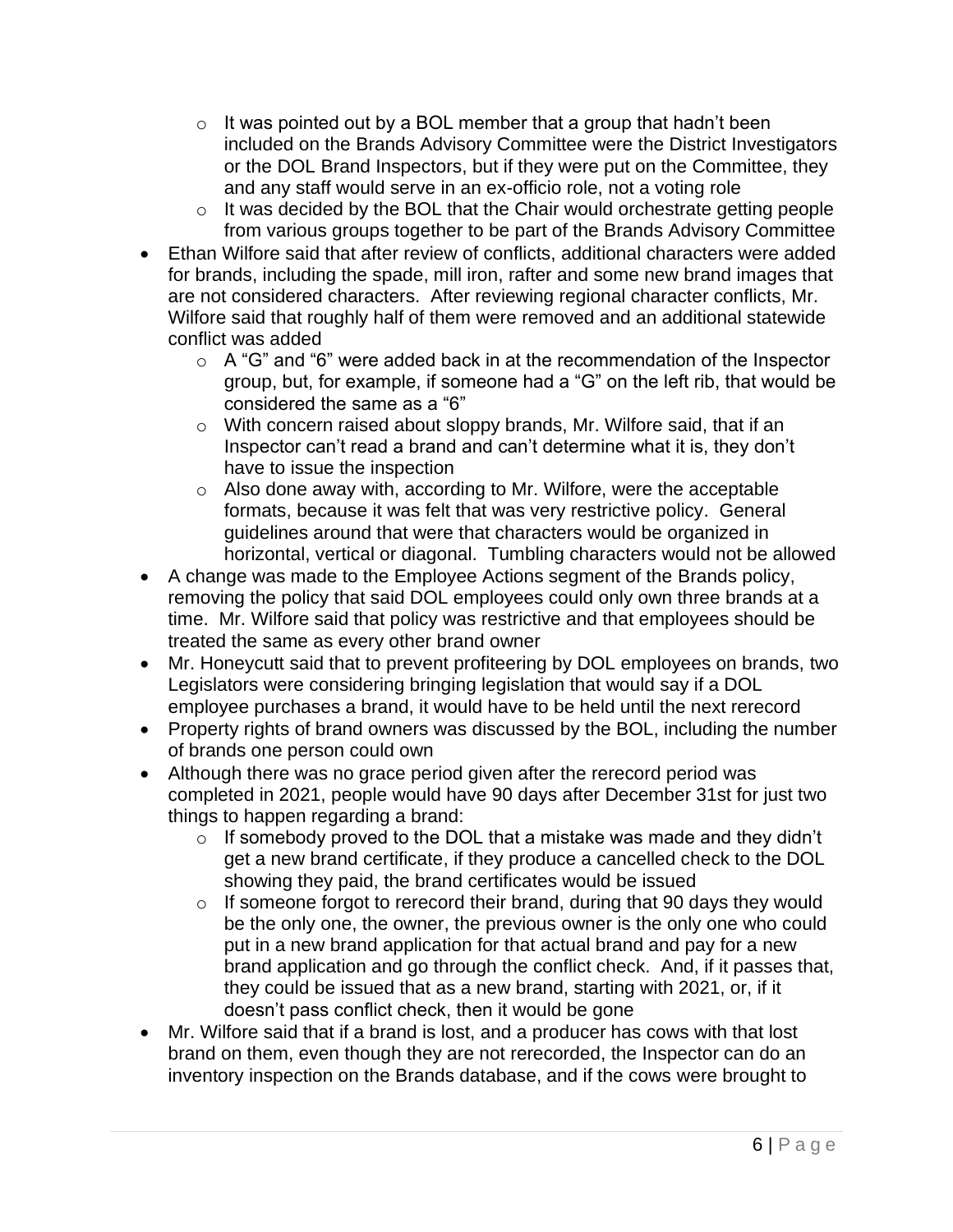market there would be an application to release proceeds for the expired brand and the producer can sign to get funds released

• Mr. Wilfore said that at the end of the rerecord period a new list would be published with all inactive brands and those would be available to be applied for sometime in April. Mike Honeycutt reminded the public that a person could not get issued a brand the same day they apply for it and that whether you show up in person or apply online for a brand, you get slotted into that day's input

#### (1:30:42) **9:29 AM**

#### **Greg Wichman moved to make the effective date of the new Brands Policy on April 4, 2022. Alan Redfield seconded. The motion passed.**

Mr. Wilfore said that along with the effective date of the new Brands Policy, that a new Standard Operating Procedure (SOP) would have to be designed of how to work with the issues brought on by the new Brands Policy

• Mike Honeycutt said that if additional stakeholder input came in, that would not preclude the BOL from making changes to the new Brands Policy before the April 4<sup>th</sup> date

#### (1:34:15) **9:33 AM**

#### **Alan Redfield moved to adopt the rule changes for the new Brands Policy. Jake Feddes seconded. The motion passed.**

Mike Honeycutt announced that Ed Fryer, one of the members of the Brands Advisory Committee passed away, shortly after the conclusion of rewriting the policy that was just approved. Mr. Honeycutt said it would be appropriate to do some communication with his family about the BOL's appreciation for his service to the DOL and let them know we were happy he got to participate in the monumental changes to the Brands policy

#### (1:37:50) **9:36 AM RECESS**

(1:38:05) **9:50 AM RECONVENE**

### **NEW BUSINESS**

(1:38:05) **9:50 AM**

#### (1:38:05) **9:50 AM – RED TAPE RELIEF PROJECT**

Mike Honeycutt said that for the Red Tape Relief Project, 81 Chapter 4 would be reviewed today:

- There were no rules associated with this Chapter, according to Mr. Honeycutt
- Mr. Honeycutt requested any BOL input or any input from stakeholder members who were online or in the room (Rachel Cone, MFBF, Rachel Prevost, MFU and Jay Bodner, MSGA)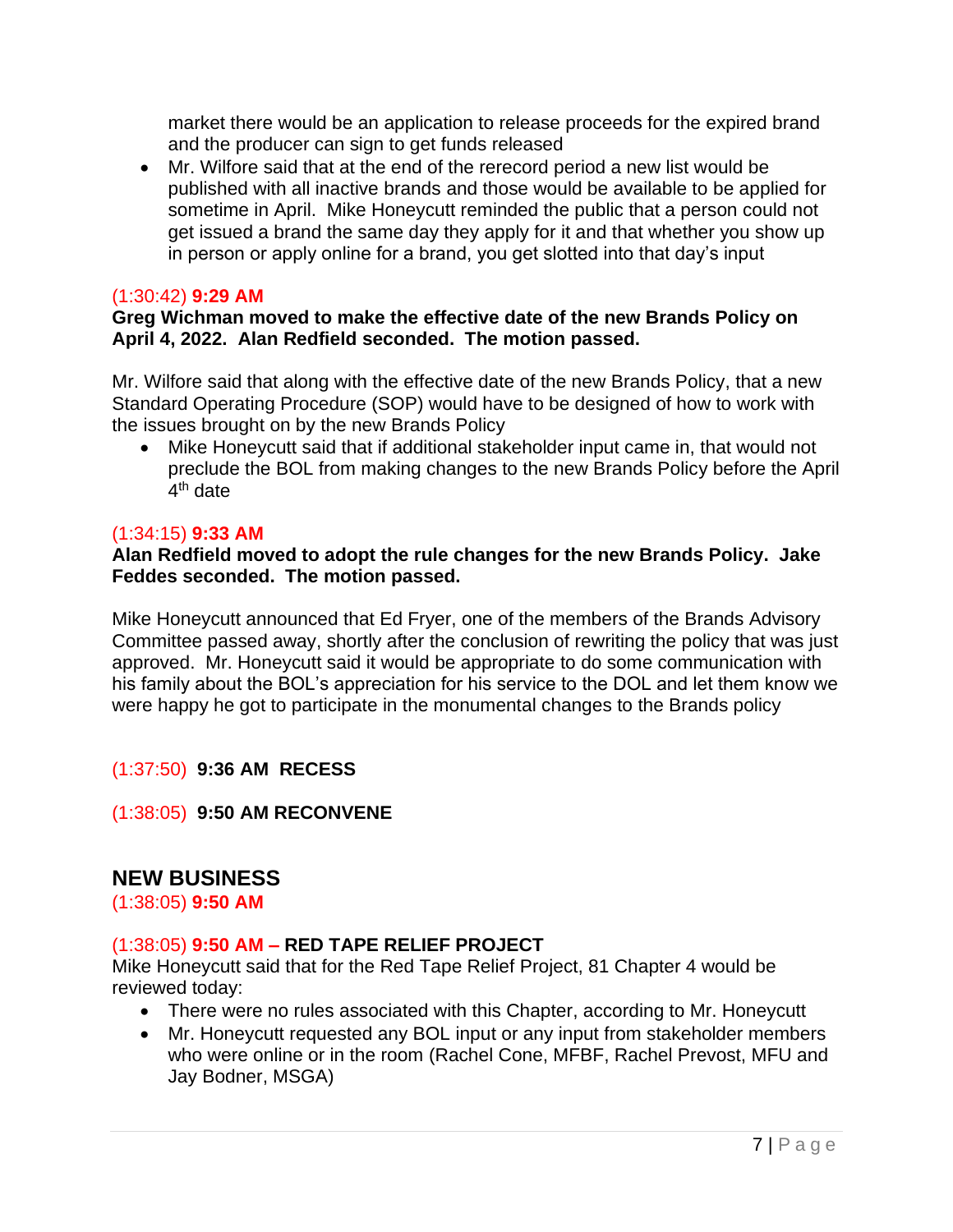### (41:39:26) **9:52 PM – Review Brands High and Medium Priority Items from 11/3/21 Meeting**

Ethan said that the BOL had been given a summary of what had been gone over at the last BOL meeting, along with suggested changes listed out in order and removals

### **STATUTES**

- 81-8-213 *Livestock Markets and Dealers - Definitions*
	- o Mr. Wilfore said that the suggested definition put in there had been taken from Federal code and said it would be any person, not a marketing agency, engaged in the business of buying or selling in commerce, livestock, either on their own account or as an employee or agent, the vendor or purchaser
		- The definition could still be worked on more, Mr. Wilfore said, but he thought that the definition he got from Federal code was vague enough regarding profiteering
	- o Mr. Wilfore said that an independent would need to have their own dealer license requiring their own bond and registration package and if it is an agent working for another entity, they would work under that entity's bonds and documents
	- o Mr. Honeycutt said that the changes in all of these statutes and rules would come before the BOL again in the Springtime. The statutes would go through several steps before being considered by the full Legislature
		- Changes would come forward as a Legislative concept that would be submitted and then established by OBPP
		- Then, those changes would go to the Governor's Office
		- Changes would then go to Economic Affairs and the Economic Affairs Interim Committee where they appear as Legislative placeholders by the request of Economic Affairs Interim Committee
		- Then, the DOL would need to get busy with the actual drafting of legislation and finding sponsors
	- $\circ$  Mr. Wilfore said on the sheep permits, he removed the, "if it finds that a permit system is necessary," because it contradicts the requirement of commerce with the word "shall"
- 81-8-251 *Certificate to Operate Livestock Market Required - Application*
	- o Ethan Wilfore said he did cleanup, removing line E requiring listing out markets within a 200-mile radius and also removed line F, the anticipated revenue from inspections to be derived by the State
- 81-8-252 *Hearing on Application for Certificate - Decision*
	- o Ethan Wilfore said that he did cleanup in B, C and D and eliminated E, the requirement to notify the railroad
	- o Regarding section 2, the BOL discussed again not restricting commerce in the state by regulations but still making sure that the DOL looked out for producers where someone would take advantage of them because of a lack of regulatory authority
	- o Sue Brown said she thought the determination of convenience and necessity was really ambiguous and hard to distinguish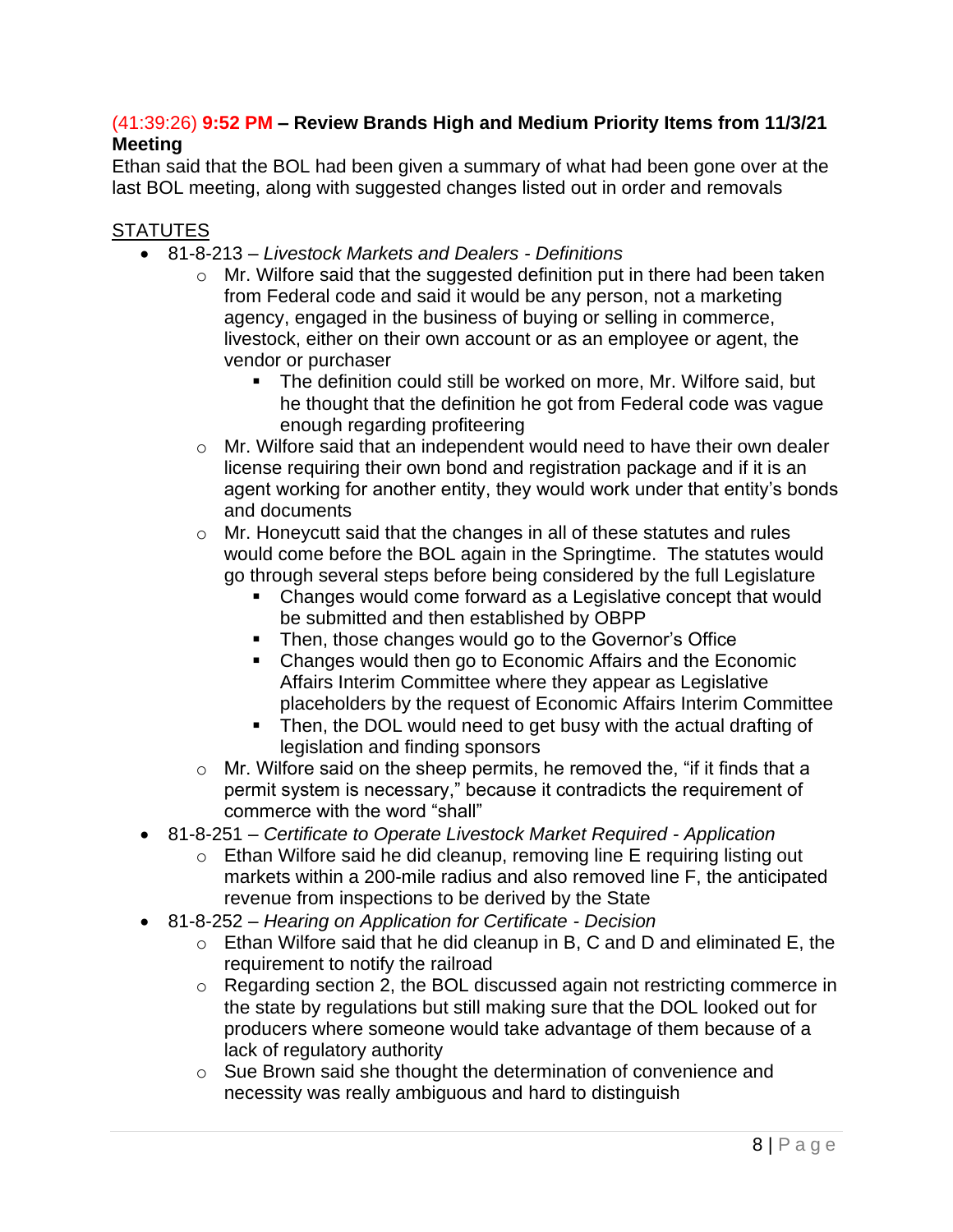- $\circ$  Mike Honeycutt said that the way the statute was written now, a need for a new market had to be established in a community and supporters needed to come froward and write statements regarding the need for the new market and a public hearing had to be held
- o The BOL said that it also should be determined whether there was an ability of the DOL to staff the market on sales days
- o Sue Brown said that most of the evidence for a new market should be based on finances and public input
- 81-8-264 *Satellite Video Livestock Auction Market*
	- o Ethan Wilfore said there were some changes to the name first, or, possibly even repealing the Satellite Video Auction statute and require registration and bonding with Packers and Stockyards on the custodial account and the DOL would track on the application that they are calling themselves a video livestock auction
	- o Mike Honeycutt said that he didn't know if video auction markets would be able to have veterinarians like a traditional livestock market does and that to have them operate like a traditional brick and mortar would be a bar that would be difficult for those companies to meet
	- o Alan Redfield voiced concern about bonding requirements and how the number of cattle in the loads are exceeding the bonding needed. He said that some companies are providing video services without financial connection and that should be identified in the statute
		- Jake Feddes said that as far as increasing the bonding, Montana needed to be sure that it wasn't making it so difficult to work with that nobody from out of state would want to come in here and work with them
	- $\circ$  It was discussed that it should be specified whether a video livestock auction market is considered an actual market or a technology service
- 81-8-272 *Issuance of Livestock Dealer's License*
	- $\circ$  Ethan Wilfore said that statute was just to align the May 1<sup>st</sup> date
- 81-8-401 *Certain Dealing in Baby Animals – Unlawful*
	- o That one was on the worksheet

# RULES

- 32.15.104 *Changes in Operation of Market*
	- o Mr. Wilfore said that he added specific language to change the operation in the market and the requirements of 32.15.105 were added to 32.15.104 because they were repetitive
- 32.15.105 *Procedures for Obtaining Departmental Approval of Market Changes*
	- $\circ$  This rule was repealed and the requirements listed in it were moved into 32.15.104
- 32.15.106 *Financial Reports*
	- o Mr. Wilfore said that he removed the annual report requirement, but left the "by request" in it
- 32.15.107 *Review of Bond Requirements*
	- o Mr. Wilfore said that this was removed from rule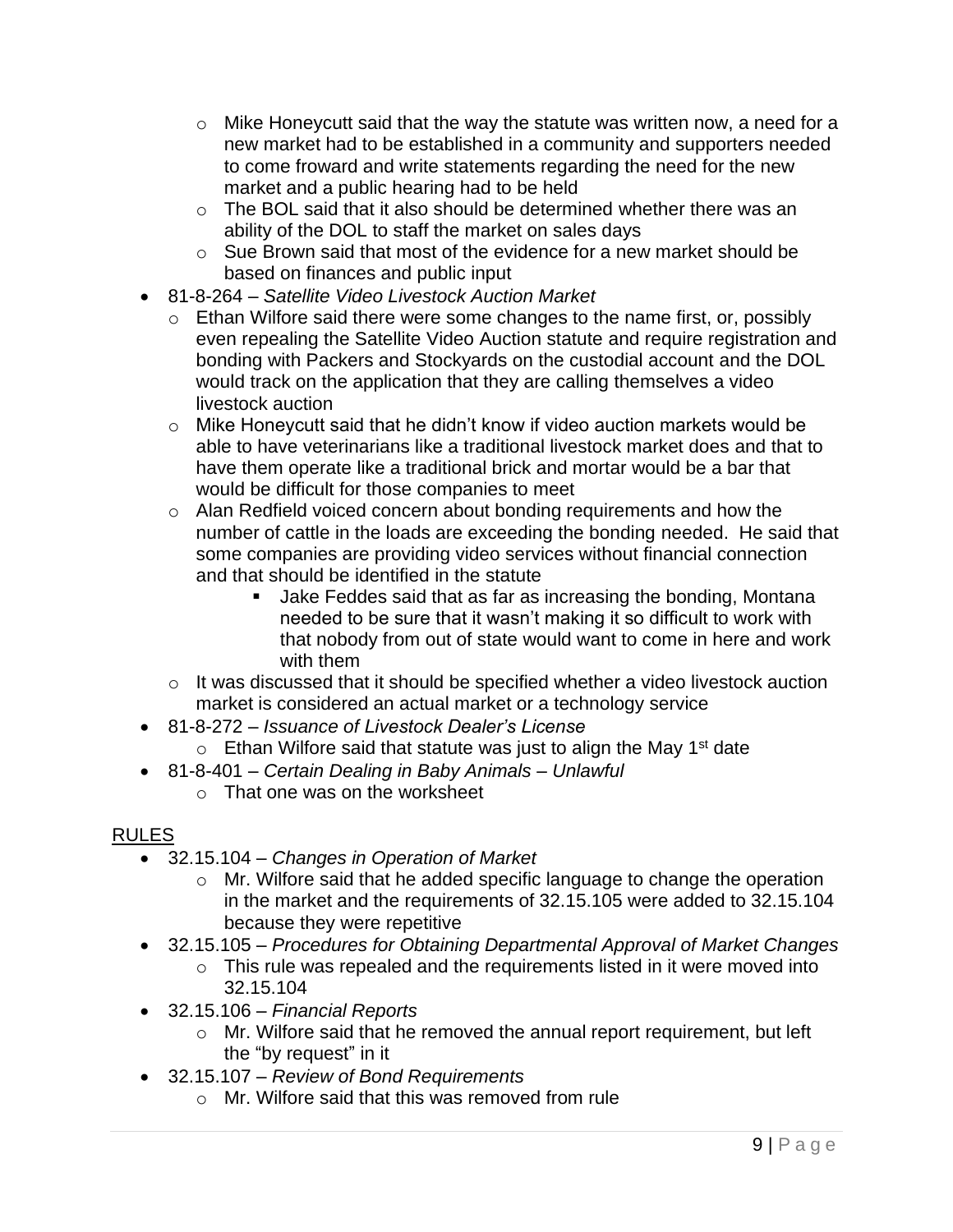- 32.15.110 *Livestock Market Yard Regulations*
	- o This rule was simply removed, Mr. Wilfore said, just to open us up to modernize later with electronic
- 32.15.111 *Construction*
	- o Mr. Wilfore said that he moved this one into repeal.
- 32.15.602 *Renewal Requirements*
	- o Mr. Wilfore said there were no qualms to have this rule repealed because it was redundant with statute
- 32.15.702 *Permit Required to Conduct Association Test Station Sale Exceptions*
	- o Mr. Wilfore said that this was changed to remove the issue of an association test station sale from the Board to the partner

#### (2:33:50) **10:45 AM – Review MCA 81-4**

Ethan Wilfore addressed the MCA 81-4 statutes that had been discussed previously:

- 81-4-106 *Notice to Owner to Repair Fence – duty of County Commissioners*
	- o There was discussion about whether or not the County Commissioners had been dealing with fences
	- o Alan Redfield said he was hesitant to throw some of the things out of this statute because it was for protection
	- o Mike Honeycutt said these laws are about fencing things off your property, not fencing things in your property and reminded the BOL that a person could really get mixed up if they started looking at any one statute in isolation without all the other things that affect it. That is why we wouldn't specifically say that the regulations are for fencing all livestock out because other parts of the law establish that unless it's in a herd district and has been incorporated by a municipality, it's open range
	- o It was decided to check into shared fences and highway fences and whose responsibility it was to maintain them
	- o Chronic offenders of having cattle out was discussed
- 81-4-107 *Procedure When Owner Unknown or Not Resident of State – Sale of Wire Removed*
	- o Ethan Wilfore said, just like 81-4-106, it was a process of whether or not it was still used
	- $\circ$  Gene Curry said he didn't want to shake the boat because of the recourse that could cause and it was decided to leave that statute as it was
- 81-4-108 *Disposal of Proceeds of Sale of Wire After Payment of Expense*
	- o Ethan Wilfore questioned the relevance of this statute. Mike Honeycutt suggested not repealing it without talking to the County about it
	- $\circ$  It was decided by the BOL to leave the statute as it was
- 81-4-201 *Animals Running at Large*
	- o Sue Brown pointed out that there were no cattle listed on the Animals Running at Large list
	- $\circ$  It was decided to put that statute on the discussion list
- 81-4-203 *Open Range Defined*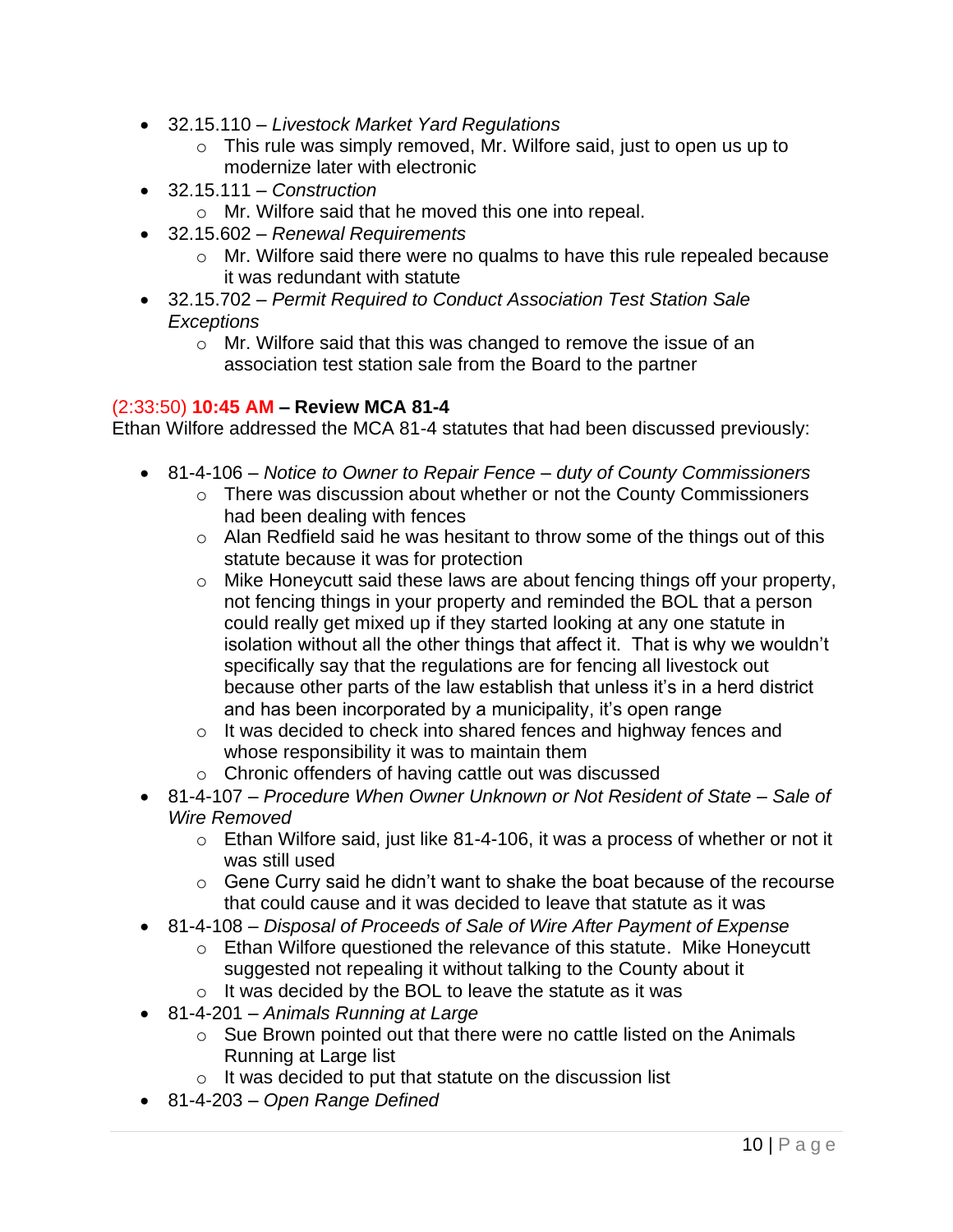- $\circ$  It was found, in looking at the definition of open range in different State titles, that the definition varies
- o Mike Honeycutt shared that he had spoken with a previous Director of the Montana Department of Transportation who had a different idea of where cattle should be in Montana than where the DOL thought they should be and so the two departments were not able to "harmonize" their definitions of open range
- $\circ$  The last time the statute was updated was in 1947
- $\circ$  It was decided to list this statute as a high priority
- 81-4-207 *Castration of Animals Running at Large*
	- $\circ$  It was found that the last time this statute was changed was in 2015
	- o Concern was raised about a person taking matters into their own hands regarding the animal without checking with the DOL
	- $\circ$  It was decided that this statute would be a medium priority
- 81-4-208 *Killing of Animal Running at Large*
	- $\circ$  It was decided that this statute would be a medium priority
- 81-4-211 *Female Breeding Cattle, Purebred Bull to Accompany*
	- o There was some confusion by the BOL about what this statute means and whether or not it was still relevant
- 81-4-212 *Castration of Violating Bulls*
	- o Concern was again raised about a person taking matters into their own hands regarding an animal without checking with the DOL
	- o Mike Honeycutt pointed out that if you get rid of 81-4-210 and 81-4-211, you would have to also get rid of 81-4.212 because it was in reference to them
- 81-4-214 *Branding Animals Running at Large*
	- $\circ$  Ethan Wilfore said this statute was somewhat redundant because it's basically saying you could remove a brand, which was already in statute
	- o The BOL decided to delete this statute
- 81-4-216 *Damage to Planted Trees*
	- o Alan Redfield shared a story about bison getting out and tearing up people's yards and the whoever was responsible had to buy some expensive trees
	- o It was decided that since damage covered was listed in 81-4-215, to delete 81-4-216
- 81-4-218 *Marking Land and Mining Claims in National Forest*
	- o It was suggested by Gene Curry to not specify email or text messages as notification to offending owners but to leave it as "written notice"
	- o Nina Baucus said she found it very interesting that in one of the statutes it says if you don't want my cows in, you have to fence them out, but, when you get to mining claims it was different
	- o It was decided to delete this statute, but then Alan Redfield said that if you threw it out, you've messed up any action against trespassing livestock o It was decided to leave the statute alone
- 81-4-219 *Method of Marking / 81-4-220 – Marking-Right of Action Against Trespassing Stock*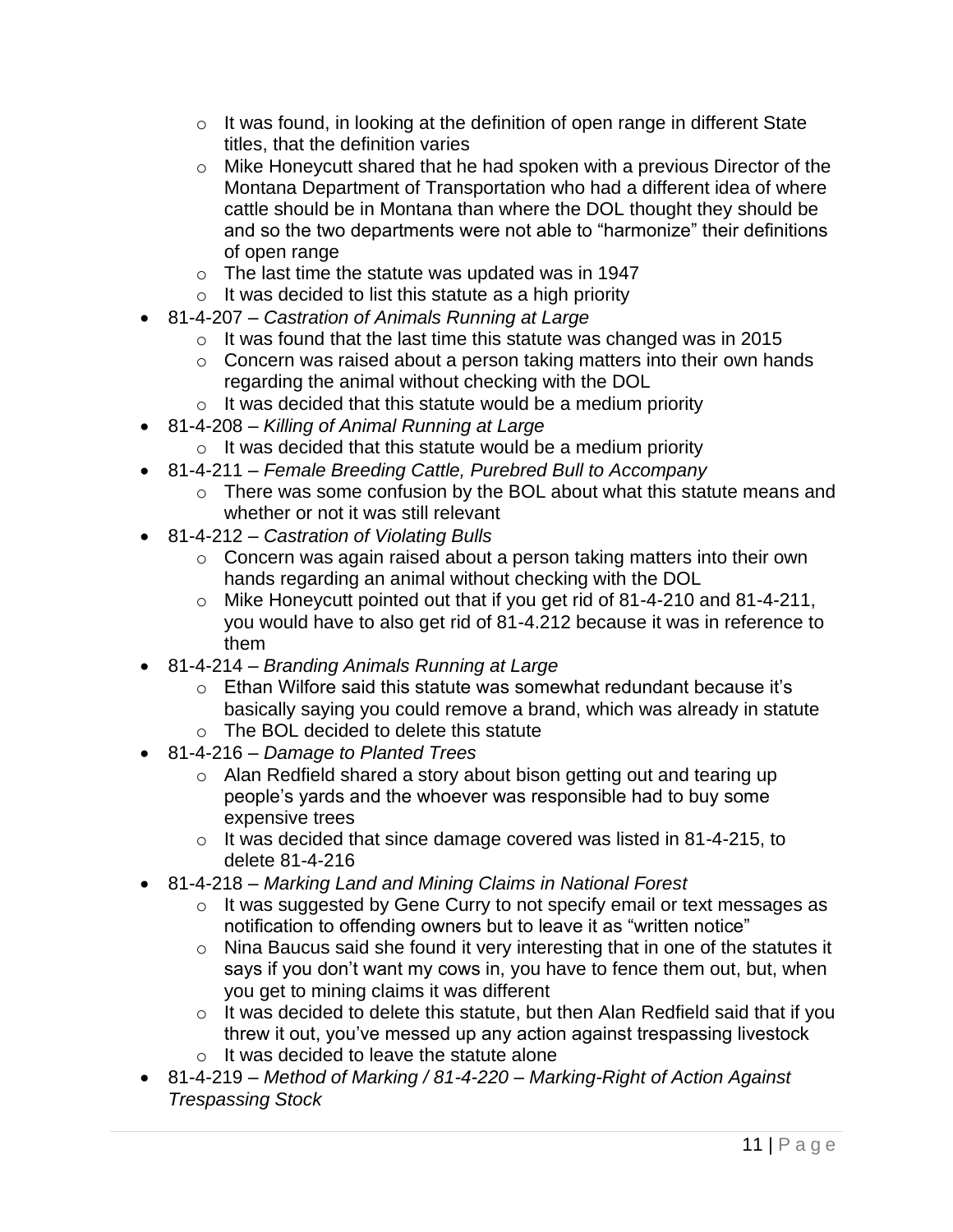- o These two statutes are together
- 81-4-301 *Herd Districts – Creation, Size and Location* 
	- o Alan Redfield said he struggled with this statute because, would the County Commissioners protect the rights of the minority, because if a guy has a thousand acres in the middle of 56,000 acres and it is made a herd district, that littler guy might get run over
	- o Greg Wichman said that there was a contentious herd district situation between the APR and producers in the area of the APR. He said he thought the Herd District statute should be a high priority because more definition was needed to figure out which direction to go. Jake Feddes agreed that this statute should be listed as a high priority
	- o Mike Honeycutt said that the Lieutenant Governor had requested the previous week that a universal statewide district map should be created listing the herd districts, even though some are in effect for only a portion of the year. Right now, he said, a person has to go county by county to find that information
- 81-4-105 *Fallen Wire Fencing Declared Nuisance -Abatement* 
	- $\circ$  Ethan Wilfore said that he was not sure how relevant this statute was and that it put a lot of duties on the County Commissioners. He added that he would like to review it more
	- o Alan Redfield said this statute could be an issue, especially with the price of hay
	- o Mike Honeycutt said that in Missoula County there had been an abandoned horse roundup held about every 2-3 years because of the numbers of horses getting so high. He said that the DOL has had to utilize the statutes in at least one instance
	- o Mr. Honeycutt said that he had been forewarned to expect potentially one or more Legislators maybe would come forward with an interest of trying to move the responsibility of caring for abandoned horses from the Sheriff's Department to the DOL. He said he communicated that he hoped they would be prepared for the fiscal note on a bill like that
- 81-4-604 *Sale at Public Auction -Branding* 
	- o Ethan Wilfore said that the statute requires that estrays be branded with the Bar-One-Bar estray brand. He said it happened consistently with cattle but not all the time with horses, because it had become a safety issue at times and he would like the statute to give the DOL some discretion regarding the branding of estrays

Mike Honeycutt offered a time for the public to add their input to all that had been discussed

### (4:00:19) **12:12 PM – UPDATE ON INTERACTION WITH LEGISLATIVE INTERIM COMMITTEES**

(4:00:19) **12:12 PM – Section C Interim Budget Committee and Legislative Finance Committee (LFC)**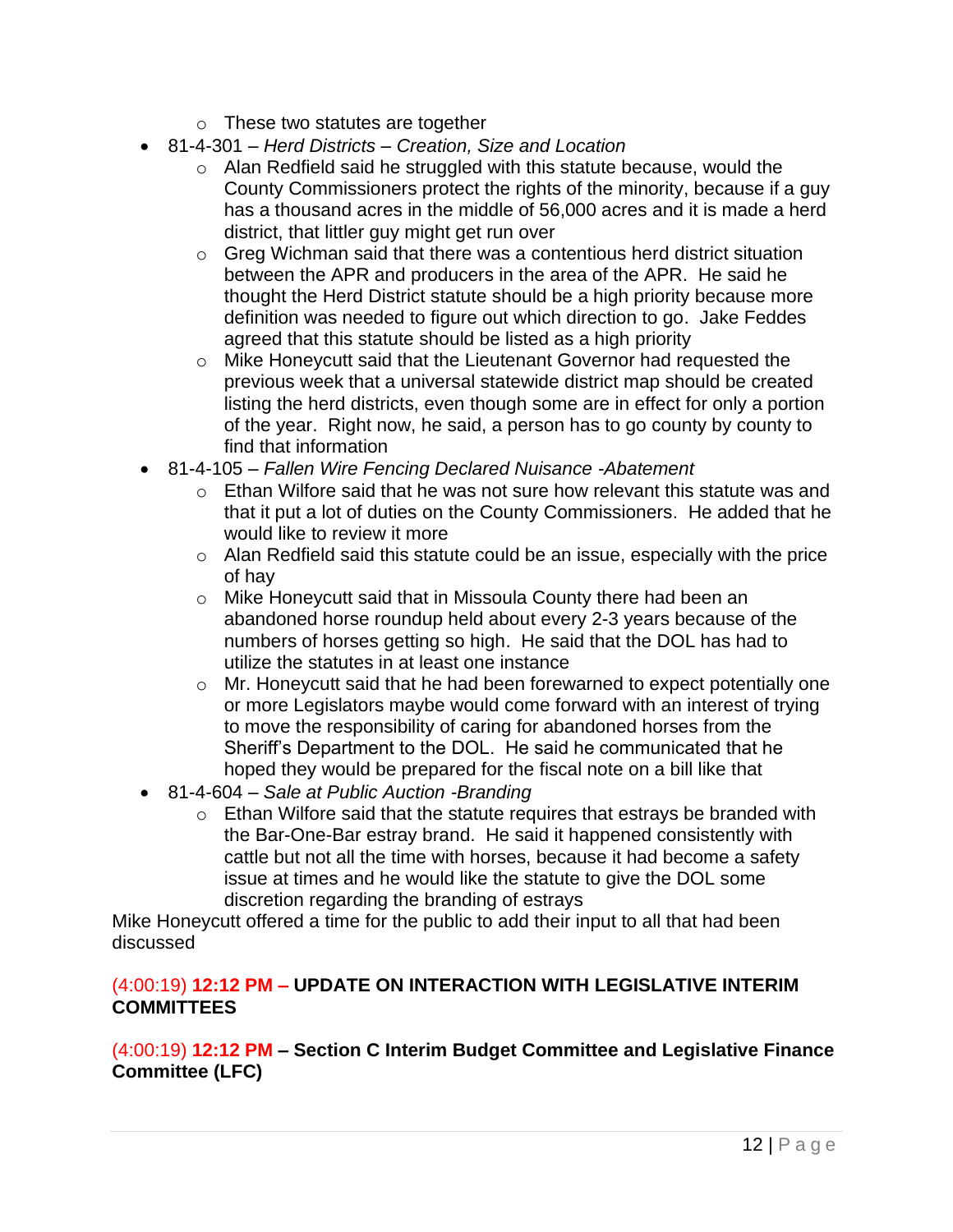- Mike Honeycutt reported that on the following day, December 15, 2021, he would be with the Section C Interim Budget Committee:
	- o The Fiscal Analysts, according to Mr. Honeycutt, would be reporting to that Committee on how the DOL was doing in their budget and so he expected that his remarks would be brief and that he would be available to answer questions
	- Mr. Honeycutt said a memo, requesting to bring one-time-only authority forward to retro-fit the new helicopter, had already been sent to the Legislative Finance Committee for their meeting on December 16, 2021
		- o Mr. Honeycutt said that according to Director Osmundsen, no action would be taken that day on the DOL's request, but he would need to be there to answer any questions regarding the request

# (4:01:36) **12:13 PM – UPDATE ON WINTER INTERAGENCY BISON MANAGEMENT PLAN (IBMP) MEETING**

Mike Honeycutt reported that he and Dr. Marty Zaluski attended the IBMP meeting in Missoula on December 1, 2021:

- Mr. Honeycutt explained that the annual meeting is held to work on the winter operations management plan
- Population numbers of bison in Yellowstone National Park, post-calving, were at 5,400-5,700
- Mr. Honeycutt said that the weather had not provided a lot of opportunity for either hunting or capture of bison from Yellowstone National Park for the last couple years, and so, they were suggesting a count of 600-900
- With how conditions vary and the anticipation of a La Nina, both Dr. Zaluski and Mr. Honeycutt voiced that they needed to have the flexibility to remove more if the environmental conditions warranted it, because in future years they may not have it
- According to Mr. Honeycutt, language was added into the agreement to take more bison, with a top end of 200 more, but one of the tribes wanted to take it back to their Council to see if they would agree to that

# (4:03:23) **12:15 PM – PLANNING FOR EXECUTIVE OFFICER EVALUATION**

Mike Honeycutt reminded the BOL that with the next month being January, that was when the BOL typically did the Executive Officer evaluation:

- Mr. Honeycutt said that if there were things the BOL wanted him to present for his evaluation, to give him a heads up so he could prepare for that
- Regarding OGSM, which had been presented every month, Mr. Honeycutt said that would be the time the BOL could bring up any goals or measures they'd like to see accomplished through him during the next year –
- Although the previous Executive Officer evaluation form was a little outdated, with some measures already accomplished, Mr. Honeycutt said he would send it to the BOL members so they could see how the evaluation was done in the past
- Gene Curry said that there were only three carryover BOL members from the last evaluation that was done, so it would be tough for new BOL members to evaluate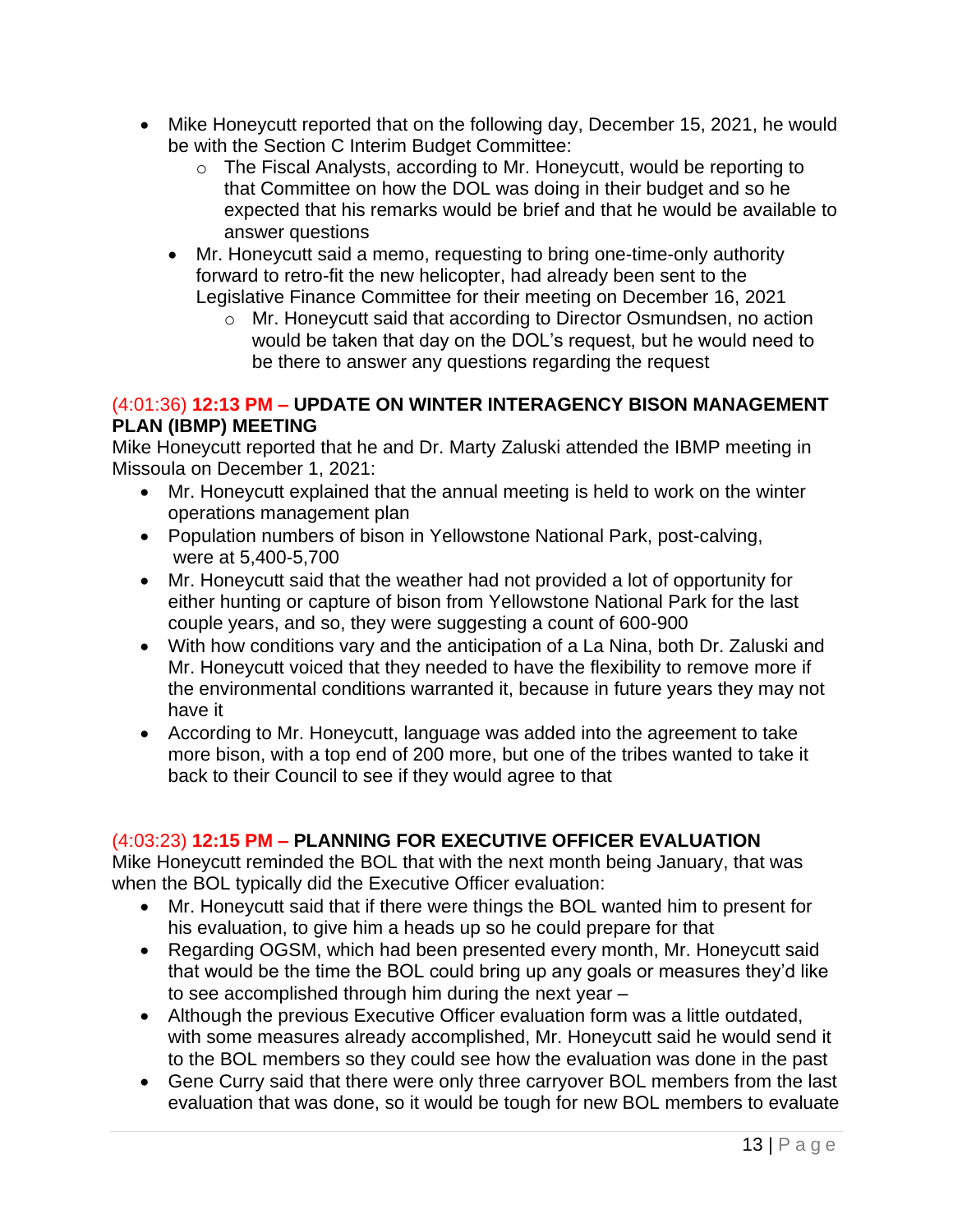on anything other than what they had seen in the last 6-8 months

(4:08:41) **12:30 PM LUNCH**

(4:09:10) **12:51 PM RECONVENE**

# **NEW BUSINESS (Continued)**

(4:09:10) **12:51 PM**

### (4:09:14) **12:51 PM – DISCUSSION OF REQUIRED LIVESTOCK TRANSPORTATION DOCUMENTS ISSUED BY THE DOL**

Gene Curry said that Nina Baucus had requested that the DOL transportation documents be reviewed and he said that the BOL could go through each one individually:

- **Transportation Permit for Grazing Purposes in Montana Only** makes sure a person is moving their own cattle
- A **Lifetime Rodeo Bull Permit** is a permanent permit, similar to a Lifetime Bull Inspection
- On a **Lifetime Bull Permit,** Ethan Wilfore explained that currently the inspection details must be drawn in by hand on the bull permit, but, the horse permit allows the District Investigator to take a picture with a cell phone
	- o Mr. Wilfore went on to explain that because the DOL was moving towards a different system, they put a pause on changing the permit for the bull, but, the plan was to work that in
	- o The permit had been revised back in March 2021 and had a DSA check box added to it, at the request of Animal Health, Mr. Wilfore said
- On a **Cattle Inspection Certificate,** Nina Baucus requested that the health permit number be added onto the permit as well
- On the **Horse Brands Inspection Certificate** there was discussion regarding the movement of multiple animals on the same brand and drawing in brands and markings
- The **Rodeo Livestock Inspection Certificate,** according to Mr. Wilfore, was used for any movement for a year for rodeoing and were not used very frequently. The last time it had been revised was in early 1997
- Mr. Honeycutt said it was not a document for movement across state lines, only for movement within Montana
- Mr. Wilfore said that for the **Sheep/Bison Transportation Permit**, most of the bison permits are issued online and there are a lot of paper ones issued for sheep, but, quite a few sheep permits are online as well
- Alan Redfield said that the **Livestock Market Permits** were so small to try to get your information put on there. Gene Curry added that there was more room given on the permit for the date than there was for the address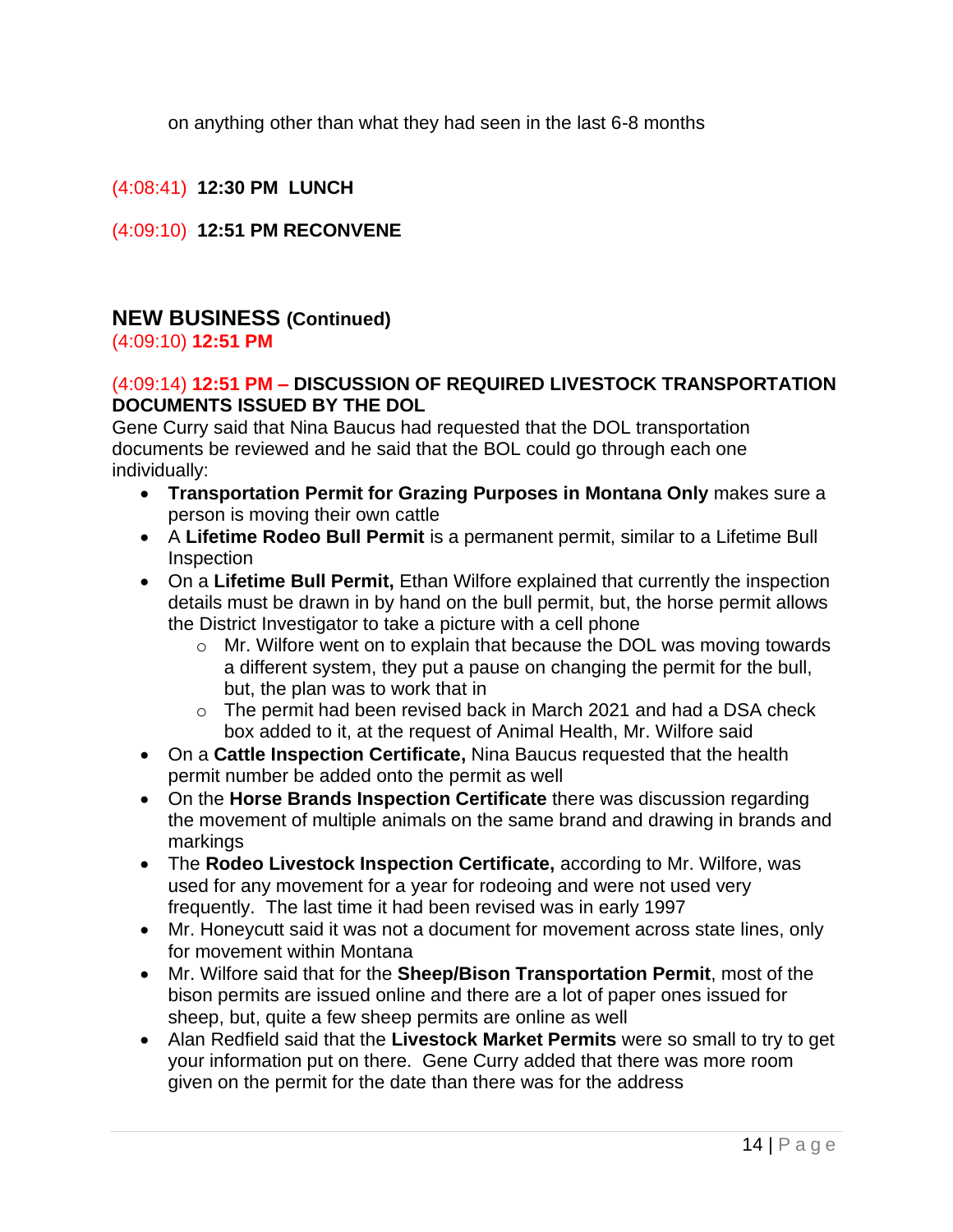- Ethan Wilfore said on the **Lifetime Horse Permit,** the DOL was hoping to make the process of issuing cards with a picture much quicker and easier when it was moved to an electronic inspection process
- Dr. Tahnee Szymanski said that the State of Montana had gone away from having veterinarians issue paper **Certificates of Veterinary Inspection** and whatever electronic platform they're using would generate a health certificate number associated with a movement document
	- o Dr. Szymanski said that if a veterinarian generates a CVI, they would either be able to email it directly to the trucker or owner or print it off and hand the copy of it to them. If there happens to be spotty service, she said to call the Animal Health Bureau office and they could hunt down the veterinarian that issued the CVI to verify that it exists so they can get moving in a timely manner
	- o Dr. Zaluski said that CVIs could be generated offline with no service whatsoever
		- The trucker could be given the information immediately if the veterinarian printed a copy of it from a printer in the truck
		- The trucker could take a picture with a phone of the veterinarian's screen of the CVI
		- Write down the CVI number or reference number that an Enforcement Officer could use when calling the Animal Health Bureau office
		- Dr. Zaluski said that they had shared with veterinarians that there were health certificate programs available offline where there was no connection necessary, as the DOL had not submitted for print and ordered health certificate books for some time
		- Dr. Szymanski said that the veterinarian can submit a CVI to the Animal Health Bureau once they are back in cell phone service, but, on a case-by-case basis, there was a DOL policy that allowed them to continue to issue paper certificates. The health certificate books of 25 were planned to be replaced by loose-leaf pages in the case of a software or hardware failure
- Jake Feddes reported that in the State of Wyoming all of their brands were electronic and the Brand Inspector had a printer in their truck and could print copies. All the data got submitted to the State of Wyoming when the Inspector got back into service
- Dr. Szymanski said that the electronic Certificate of Veterinary Inspection would not send if all the proper fields were not filled in and that the one currently being used by them was a State-developed product and was supposed to be a temporary option for veterinarians until the transition was made into a higher quality product
	- o Jake Feddes said that in the case of having four trucks with cattle, all of the information would not fit on this one certificate
	- o Depending on the state of destination, Dr. Szymanski said that some states do not require certain vaccinations for movement to them, such as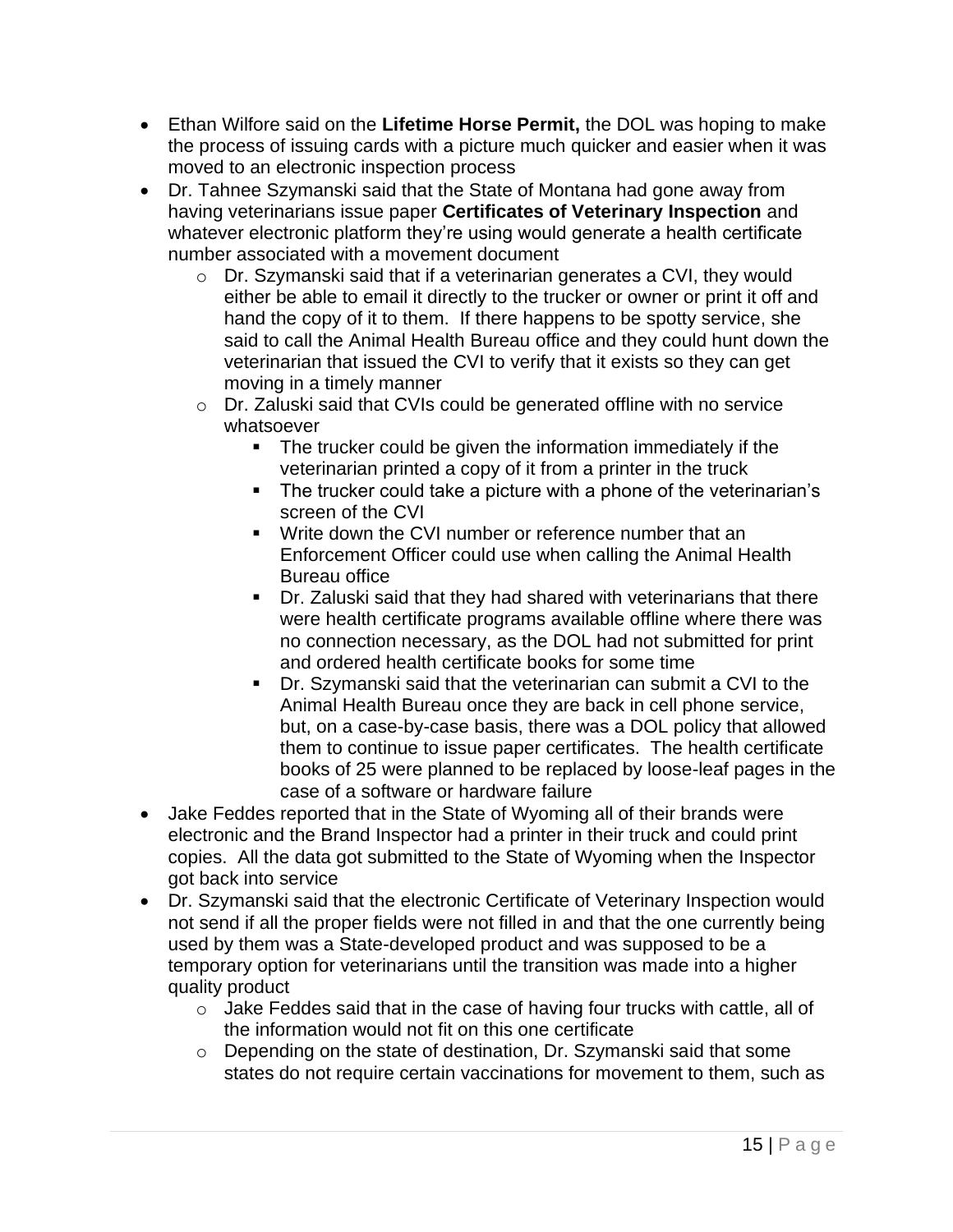Brucellosis vaccination, so the veterinarian would have no need to complete that section of the certificate

### (4:47:41) **1:30 PM – PREDATOR CONTROL**

Mike Honeycutt said the Dalin Tidwell was not able to attend today's meeting and so he sent information over from USDA Wildlife Services

#### (4:47:56) **1:30 PM – Update on Status of Helicopter Purchase from USDA**

Mike Honeycutt reported that a helicopter had been purchased by the DOL and that it arrived in Helena a day or two after the last BOL meeting:

- The helicopter was currently being looked at to determine modifications that need to be made to it to become an aerial hunting flying machine, according to Mr. **Honeycutt**
- Paperwork to transfer the dollars to Wildlife Services to do the maintenance piece had been completed

#### (4:48:33) **1:31 PM – General Updates**

Mike Honeycutt gave Dalin Tidwell's general updates from USDA Wildlife Services:

- Mr. Honeycutt said that Wildlife Services staff had been attending various livestock organization events during the Fall and Winter and were having good conversations
- The Federal vaccine mandate had been pushed back, but was still something potentially looming out there for Wildlife Services in terms of Federal trappers and pilots that might not be available if the Federal government enforced that
- Mr. Honeycutt said that there had been no directive from the Federal government that they would ask the DOL to verify that our employees were vaccinated to receive Federal funds. He added that if the Federal government tried to withhold cooperative agreement funds from the DOL because 100% of the employees were not vaccinated, current State law prohibits that from occurring
	- o The DOL was actually paying the Federal government to do the Predator Control work, but, in Animal Health and the Meat & Poultry Inspection Bureau, the Federal government was paying the DOL to cooperate with them on various aspects
- Gene Curry said that Dalin Tidwell did a really nice job on his presentation at **Stockgrowers**
- Greg Wichman said that he hoped Wildlife Services would have an Eastern District Supervisor by the first of the year

#### (4:53:00) **1:36 PM – Livestock Loss Board Predation Claims**

The predation claims report, as of December 8, 2021, from George Edwards, Livestock Loss Board, was discussed:

• Gene Curry commented that on the compensation numbers for cattle killed in Madison County and Pondera County and said they got hit pretty hard. He said that he didn't know why the bears come down in Pondera County, but that in Glacier County they follow the railroad tracks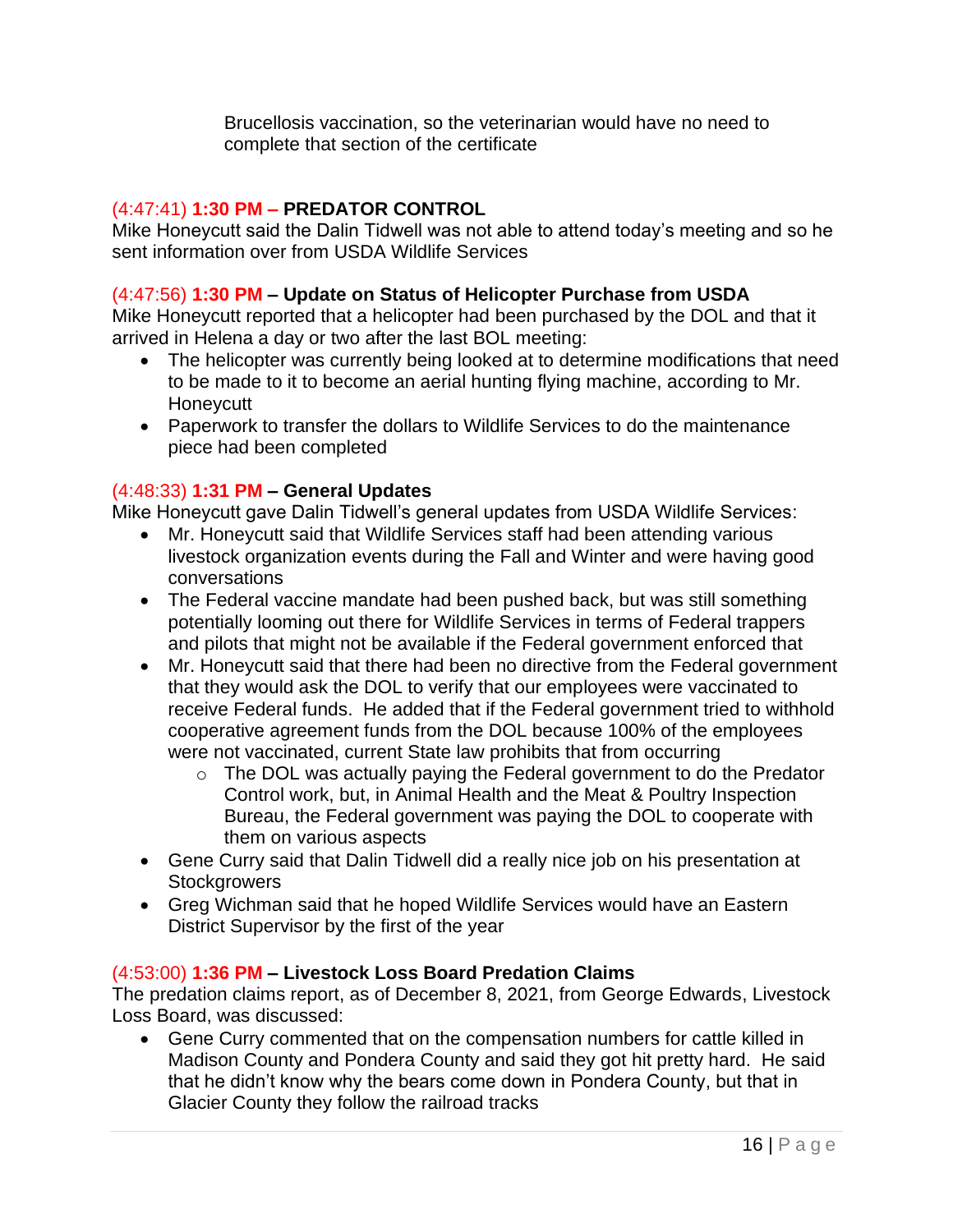- Sue Brown said that in some places in the United States you could shoot bears and there were people pushing for a season to do that. She said that the BOL should tread lightly on those types of issues. Numbers should be respected so that tourism wasn't ruined, she added, because we're killing things that people want to come and see
- Mike Honeycutt shared that there was some press regarding the predation funds still available at the Livestock Loss Board that got misinterpreted and that the Livestock Loss Board and George Edwards were out, trying to make sure people knew they still had money

# **BRANDS ENFORCEMENT DIVISION**

# (4:58:24) **1:41 PM**

The BOL discussed the financial responsibility of the DOL's attached boards:

- Nina Baucus suggested that the Milk Control Board and Livestock Loss Board financials be taken out of DOL financials
- Mike Honeycutt explained that as attached agencies, the DOL was responsible, administratively, for both of their budgets, which were part of the Centralized Services part of the HB2 budget
- Mr. Honeycutt went on to explain that both the Milk Control Board and the Livestock Loss Board, however, had done their own Red Tape Review and that the BOL did not have to consider any of their statutes or rules because that was a policy decision of those boards

# (5:05:07) **1:47 PM – RERECORD PROGRESS UPDATE**

Ethan Wilfore said that the rerecord update page he had given the BOL was probably the last update they would receive before the rerecord period ended:

- Of the 55,000 brands currently recorded in the state of Montana, 40,600 had been rerecorded, 77% of the total
- Mr. Wilfore said that in the 2011 rerecord, over 9,000 brands were rerecorded in December. Although that many had not been rerecorded in December of 2021, the numbers were picking up and he suspected that by the end of December, there would be over 45,000 brands rerecorded, like there was in 2011
- Mr. Wilfore reported that about 30%-40% of brand owners that had rerecorded so far had answered "no" for the question on the form asking if they owned livestock in Montana
- Regarding the returned postcards from the reminder mailing, Mr. Wilfore said that all but roughly 3,200 folks from those had been contacted
	- $\circ$  Contact information could not be found for those 3,200 people, even going through business names, lien holder and even the Secretary of State office

# (5:09:41) **1:52 PM – REQUEST TO HIRE POSITION**

(5:09:41) **1:52 PM – Request to Hire for District 7 Investigator (Valley, Daniels, Sheridan, Roosevelt Counties)**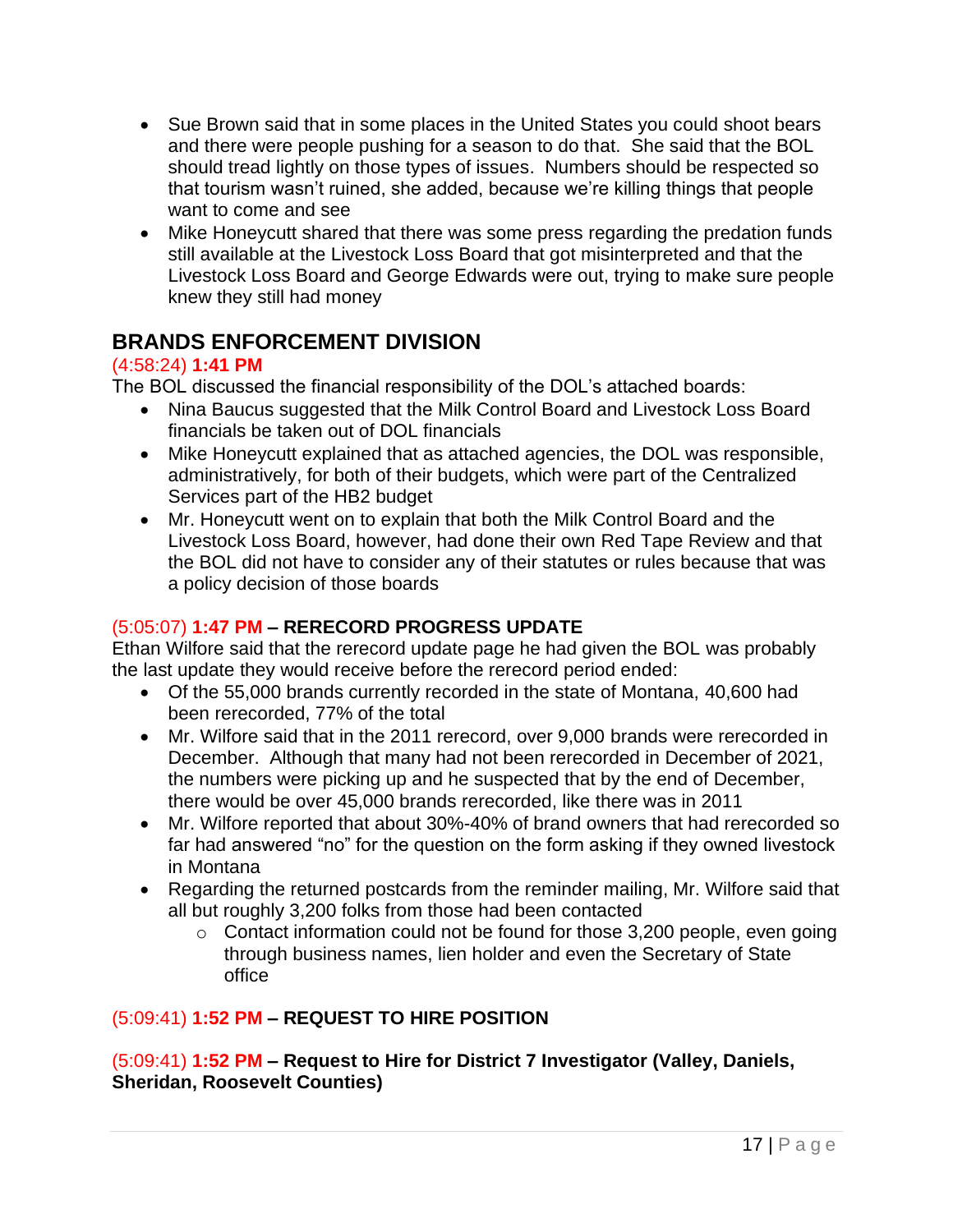Ethan Wilfore reported that at Alan Redfield's request, he had included a Montana map showing the counties each District Investigator covered:

• Mr. Wilfore explained that the previous District 7 Investigator had applied for and was selected as the best qualified candidate for District 4 and so he was requesting to be able to fill the vacant District 7 Investigator position

# **MOTION/VOTE**

#### (5:10:24) **1:52 PM**

#### **Alan Redfield moved to approve the hire of a District 7 Investigator in the Brands Enforcement Division. Nina Baucus seconded. The motion passed.**

Mr. Wilfore explained that the reason the Chouteau County District Investigator only covers Chouteau County was because he was actually a Deputy Sheriff that ran the inspection program in that county because that county had chosen to set up their own Livestock Protection Association:

• That Deputy Sheriff still reported to the DOL as far as compliance and getting books, but ran his own inspection program with his own local Inspectors that reported to him. Mr. Wilfore added that he had been very good to work with

### (5:12:22) **1:54 PM – OUT-OF-STATE TRAVEL REQUEST**

#### (5:12:22) **1:54 PM – Western States Conference in Reno, Nevada in March 2022** Ethan Wilfore requested permission for out-of-state travel for three Brands Enforcement Division staff to attend the Western States Livestock Rural Enforcement Association Conference in Reno, Nevada on March 1-3, 2022:

- Mr. Wilfore said that Travis Elings, the Eastern Regional Supervisor was the President of that group and Ty Thomas, the Assistant Brand Administrator, was on their Board
- The agenda had quite a few speakers specializing in biosecurity livestock related crimes slated to present and Mr. Wilfore said that it was a good place to go to network with other agencies to find out best practices and what other agencies had seen
- Although rotating out Brands staff to attend the conference would give learning opportunities, Mike Honeycutt said that people needed to be there who were the decision-makers for the DOL

# **MOTION/VOTE**

### (5:15:21) **1:57 PM**

**Sue Brown moved to approve travel to the Western States Livestock Rural Enforcement Association Conference in Reno, Nevada in March 2022 by Ethan Wilfore, Ty Thomas and Travis Elings. Jake Feddes seconded. The motion passed.**

### (5:15:54) **1:58 PM – REQUEST TO PURCHASE RADIO**

Ethan Wilfore requested approval to purchase a radio for the Missoula County District Investigator: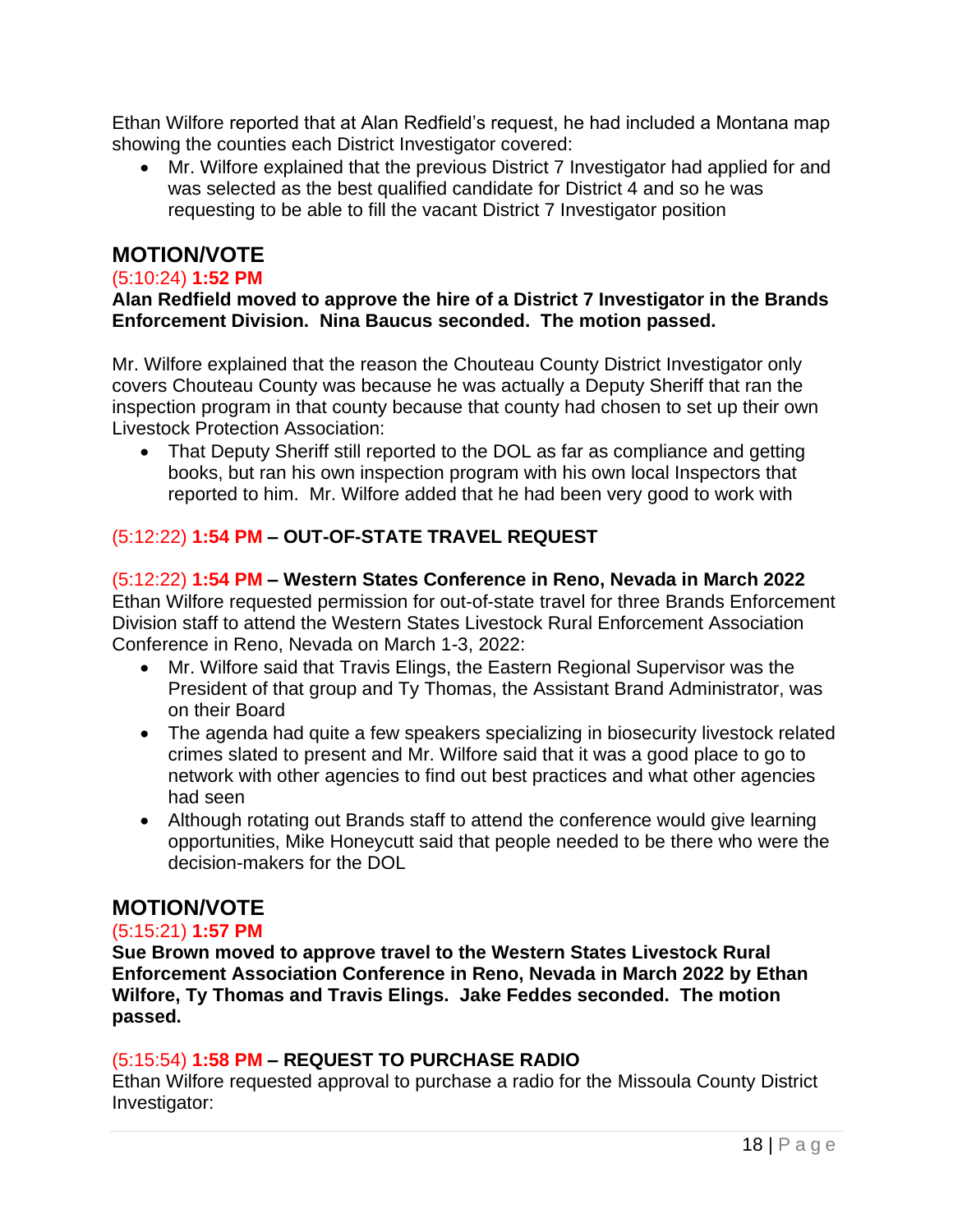- Mr. Wilfore explained that Missoula County had updated their radio system and that now, the District Investigator in that area was not able to communicate with them on his radio
- So far, eight radios had been upgraded, according to Mr. Wilfore, to keep up with the upgraded County systems. Within the next couple of years, he said, the remaining nine District Investigator radios would have to be upgraded
- Cost for the 9<sup>th</sup> upgraded radio was \$9,151.54

# **MOTION/VOTE**

#### (5:18:14) **2:00 PM**

**Sue Brown moved to approve purchase a radio for the Missoula County District Investigator. Alan Redfield seconded. The motion passed.**

# **ANIMAL HEALTH & FOOD SAFETY DIVISION REPORTS** (5:21:06) **2:03 PM**

### (5:22:32) **2:04 PM - ANIMAL HEALTH BUREAU**

Dr. Tahnee Szymanksi, Assistant State Veterinarian, Animal Health Bureau, introduced herself

### (5:22:38) **2:05 PM – Bovine Tuberculosis (TB) Update**

Dr. Tahnee Szymanski updated the BOL on the status of the Tuberculosis investigations that had been ongoing for the last couple of months:

### • **Madison County Investigation**

- o Dr. Szymanski reported that a positive animal was detected at slaughter in Idaho and traced back to the herd of origin in Montana
- o Over the last few months, that herd had been under quarantine and subject to extensive testing, but, as of last Friday, Dr. Szymanski said the herd had been released from quarantine
- o All information that had come back on those animals so far was histonegative, meaning there was no evidence of Bovine Tuberculosis in any of those tissues that were collected. There would be another try at culture, and so, there was a culture pending on those, but, according to Dr. Szymanski, no results were expected
- o Dr. Szymanski said that as the histo tests were happening, there was also a second test of the herd and all of the animals in the second test classified as negative
- $\circ$  The herd would have to undergo an assurance test in 12 to 18 months, but it would not have to be done under quarantine
- o There were 61 responders on the initial caudal test and Dr. Szymanski said that those animals had to be euthanized. There was a dispute with 55 of those animals with the Federal government regarding indemnity value, but the USDA offered an opportunity for the producer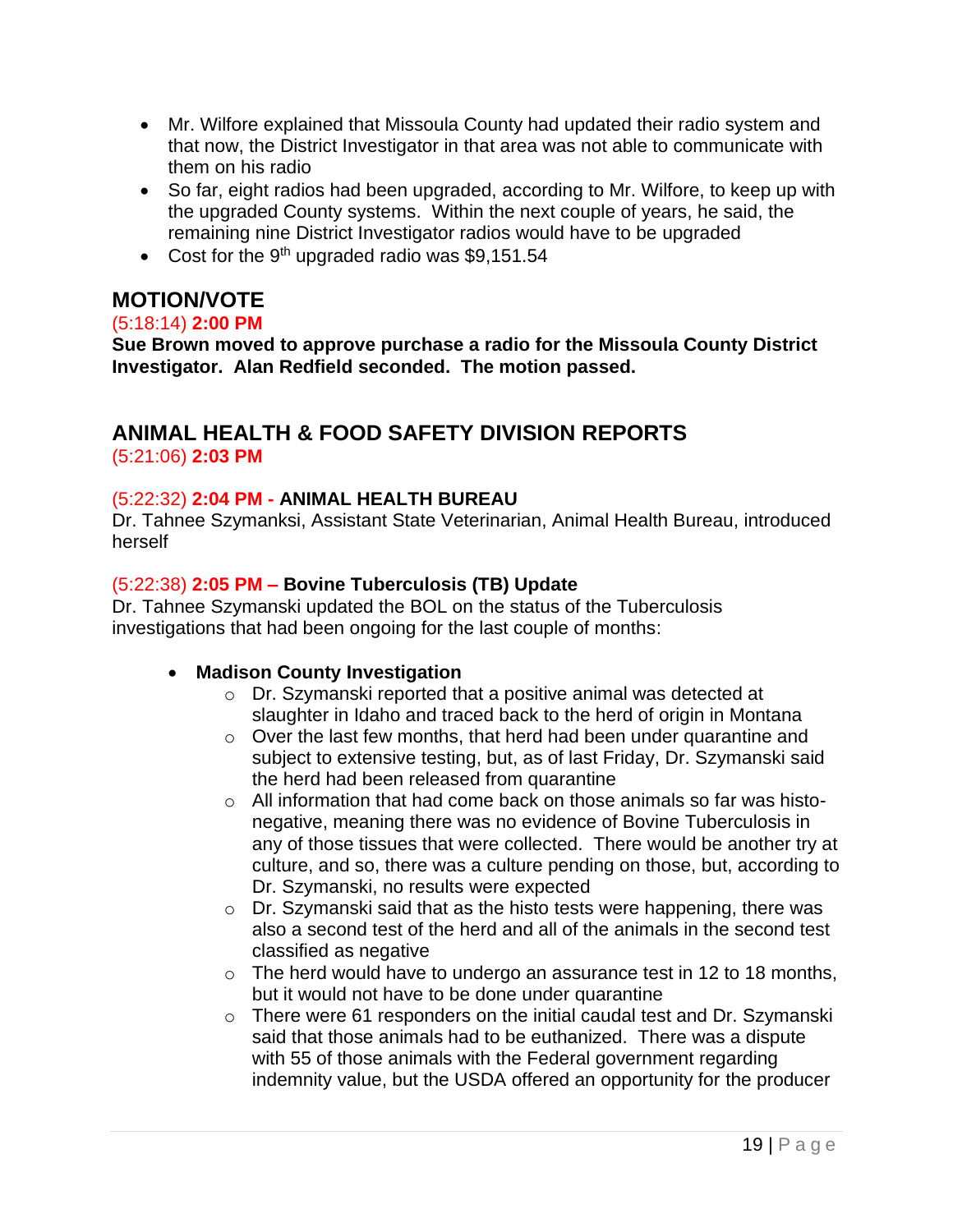to come back and challenge the original indemnity value offered to potentially get a higher value for those animals

### • **Blaine County Investigation**

- o The owner of the Blaine County affected herd did elect to go the depopulation route with Federal indemnity. The herd would be shipped to Wisconsin in small batches, to a slaughter plant there over the next 3-4 weeks
- $\circ$  The first shipment of animals had one lesioned animal in it, and that lesion was submitted to NVSL who said that the lesion was not histocompatible, and even though it didn't look like TB, they would try and culture it
- $\circ$  The investigation associated with the affected herd was possibly 83 herds and 10,000 cattle – 24 had no testing requirements because landowners were able to determine that cattle didn't run on that property; 16 herds had completed all required testing with no additional testing required; 6 herds had completed all test requirements and were released from quarantine, but would still require more testing in 12 months; 9 herds had active tests pending, but, were expected to be released in the coming weeks; 13 herds had yet to complete testing; some herds had test results pending and some have culture results pending
- o Dr. Szymanski reported that 4,800 animals had been tested so far with 71 caudal fold suspects and 2 gamma interferon-positive animals. She added that it would probably take the better part of a year to move through everybody and then it would be time to start up with assurance tests
- o Montana FWP, the Department of Agriculture and USDA Wildlife Services were working on the Hi-Line doing small mammal surveillance to see if that was a possible way that the Tuberculosis entered that herd
- o Small wildlife species would be trapped and euthanized to look for evidence of disease in them
- o At CWD surveillance or check stations, Dr. Szymanski reported that additional lymph nodes had been taken out of deer, not only to check for CWD, but also to look for lesions suggesting Tuberculosis

#### (5:35:58) **2:18 PM** – **MILK & EGG BUREAU**

Dr. Marty Zaluski, State Veterinarian, Administrator of the Animal Health & Food Safety Division and Interim Bureau Chief for the Milk & Egg Bureau, introduced himself

#### (5:35:58) **2:18 PM – Request to Adopt Amended Rule: ARM 32.8.201**

Dr. Marty Zaluski said that he was bringing back for adoption amendments to a rule that the BOL had previously approved to publish for public comment, ARM 32.8.201 –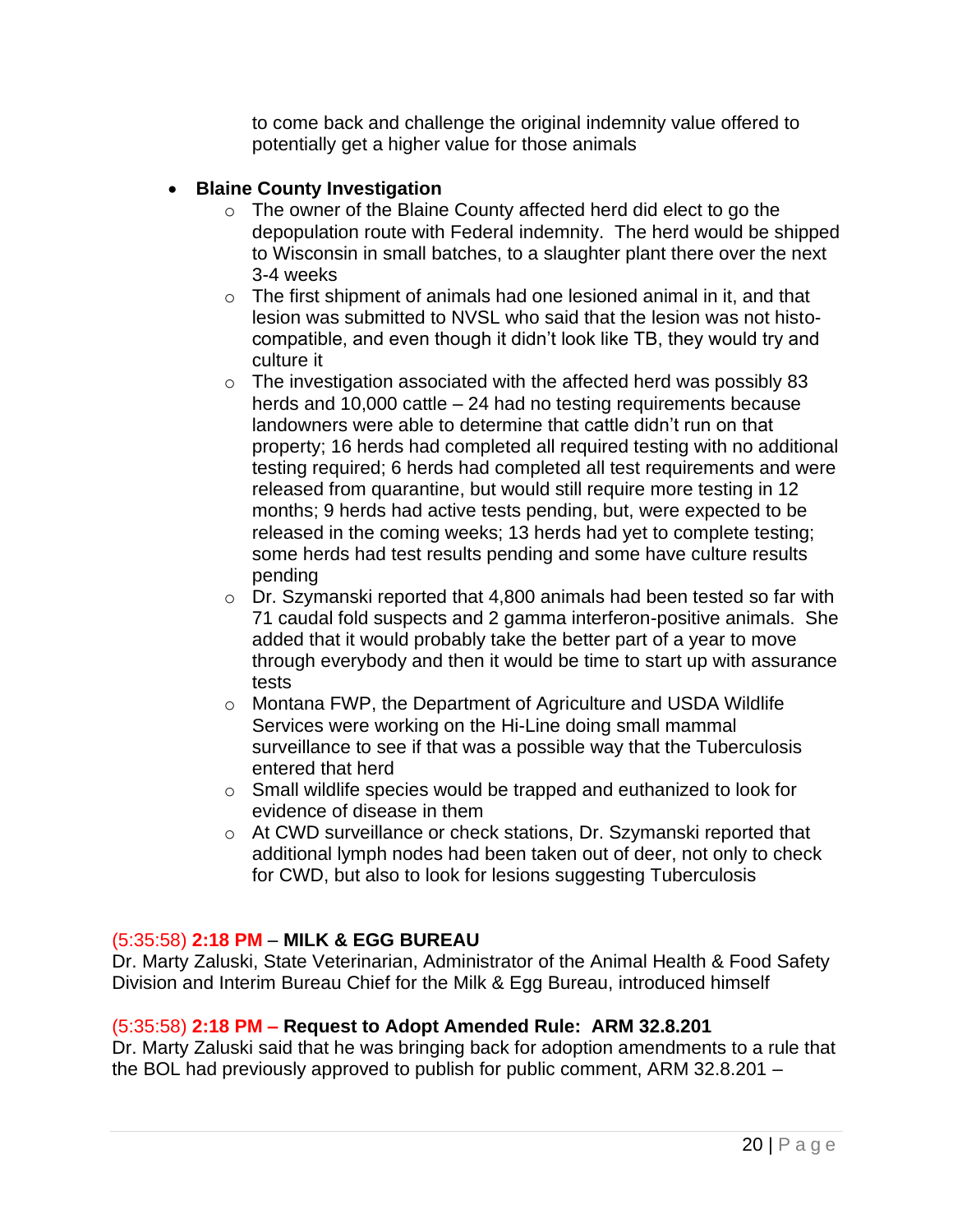Scope of Rules, Definitions and Adoption of Grade A Pasteurized Milk Ordinance and Associated Documents:

• Dr. Zaluski said there were no comments received on the proposed amendments to the rule, which added language exempting "small dairies" from our rules per SB199

# **MOTION/VOTE**

#### (5:37:02) **2:19 PM**

**Sue Brown moved to adopt amendments to ARM 32.8.201 – SCOPE OF RULES, as presented by Dr. Marty Zaluski. Nina Baucus seconded. The motion passed.**

#### (5:337:37) **2:20 PM – Request to Adopt Amended Rule: ARM 32.8.201**

Dr. Marty Zaluski requested that the BOL approve that a contractor come in from Idaho to complete the Bulk Tank Unit (BTU) rating:

- Dr. Zaluski reported that Alex Dachs, one of the Sanitarians out of Great Falls, had not been able to get the BTU rating squared away as of yet because of COVID and other priorities
- Mike Honeycutt said that approval for bringing in a contractor had already been approved at a previous BOL meeting, but the BOL had not gotten more detailed information about who the contractor was

#### (5:39:11) **2:21 PM – MEAT & POULTRY INSPECTION BUREAU**

Alicia Love, EIAO/FSO for the Meat & Poultry Inspection Bureau, introduced herself

#### (5:40:08) **2:22 PM – Positive Listeria in Plant**

Alicia Love reported that in November, there was a positive Listeria test result in one of the plants, found during a routine Food Safety Assessment:

- Ms. Love said that this was the first positive environmental sample in 13 years, which was as far back as the online records go for this type of testing
- The Listeria, according to Ms. Love, was positive on food contact surfaces, resulting in a suspension action. The plant was up and operating again, but a fairly rigorous plan was put into place to assure that any ready-to-eat products the plant made would not be adulterated with Listeria
- Ms. Love explained that when a plant goes on suspension it was required for them to propose to the State how they would handle the problem, and in this plant's case they changed the antimicrobial agent they would use for cleaning
- The plant was required to test for Listeria within the plant once a week for the next 90 days and also do product testing once a week for the next 90 days
- Ms. Love said that she would also be, during the next year, retesting to verify that the plant's testing was correct. If Listeria was found again, Ms. Love said she would essentially come up with an even more rigorous standard for the establishment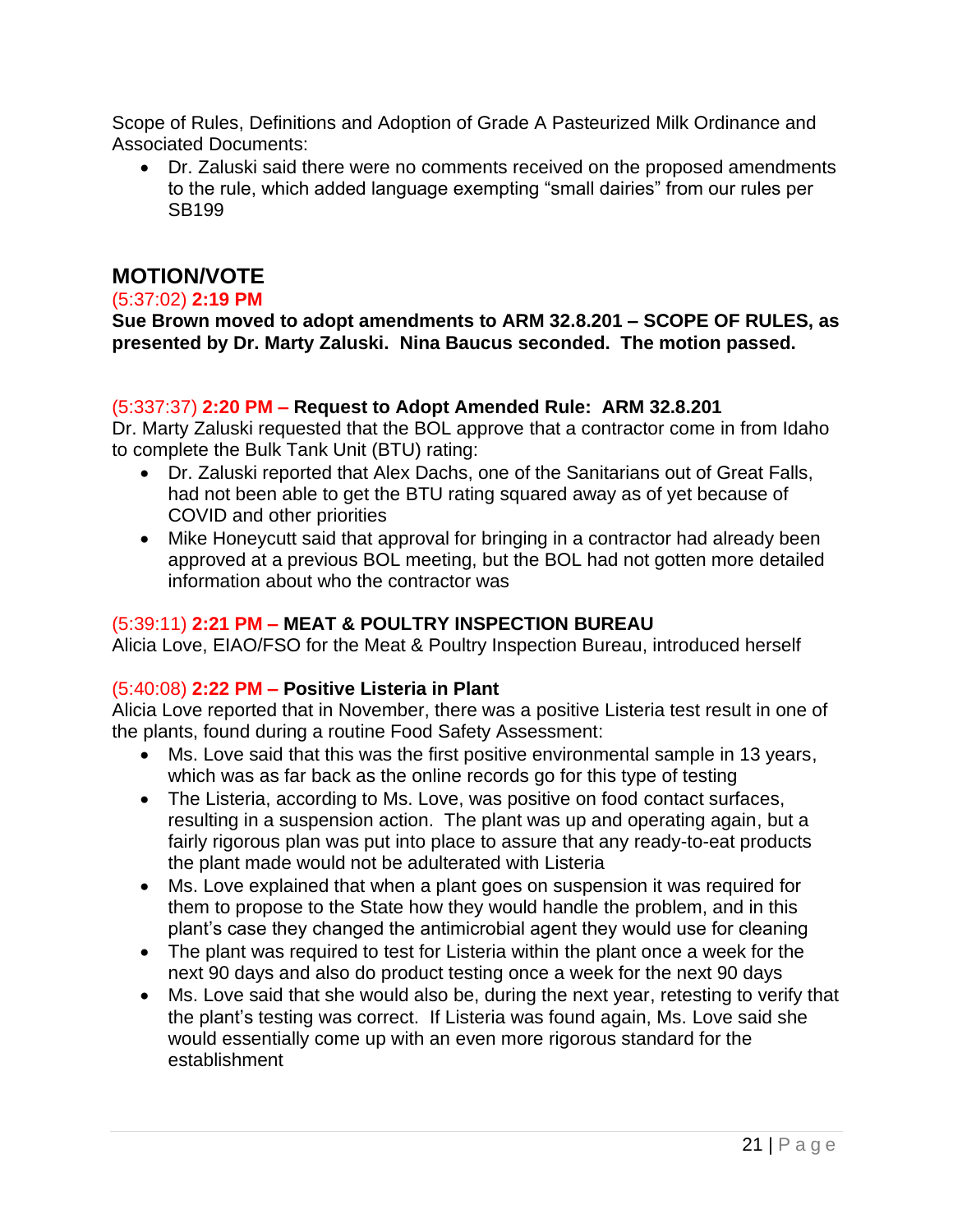• The plant, according to Ms. Love, threw away the products from the day the Listeria was found, but said, just because the Listeria was found on that one day, the State couldn't determine that any previous days would be impacted

### (5:47:12) **2:29 PM – Summary from October USAHA/NASMFID Meeting**

Alicia Love reported on her attendance at the USAHA/NASMFID Meeting in Denver, Colorado and also thanked the BOL for authorizing her to shadow with a Federal EIAO while she was there:

- Ms. Love said that her shadowing with a Federal EIAO included how they do their Food Safety analyses. She was also able to build a connection with other EIAOs in attendance at that same shadowing
- One of the main topics covered during USAHA/NASMFID, according to Ms. Love was discussion of Federal on-site audits in various states
- The Federal vaccine mandate and its impact on State Inspectors was also discussed during the meeting
- The meeting also addressed the Cooperative Interstate Shipping program

### (5:49:30) **2:32 PM – Vacant Positions**

Alicia Love reported that there were three vacant positions in the Meat & Poultry Inspection Bureau:

- There were two vacant Meat Inspector positions in the Kalispell area and the job posting for those would close on December 15, 2021. One vacancy in the Bozeman area, a Meat Inspector position, had been open for 6 months
	- o Ms. Love reported that two interviews had been scheduled for the following day, and she hoped that one of those would be able to fill the Bozeman position
	- o For the Kalispell positions, she said that in looking at applicants, it appeared that there were some good candidates
- From time of hire until a Meat Inspector would be trained enough to be fully on their own for all aspects of inspection, according to Ms. Love, was about six months
- Mike Honeycutt said there were rumors of several different plants going to a Federal inspection, and there were positives and negatives if that happened. A plant in Forsyth, for example, received monies to help them get Federal Inspection capability. Because the plant had not yet gone Federal, the State has had to cover that plant for inspection with an out-of-area Inspector because there was not a State Inspector specifically for that area

### (5:57:48) **2:40 PM – Upcoming Training for Staff**

Alicia Love reported on upcoming trainings scheduled for existing staff, that would be occurring because of some humane handling issue that had arisen recently:

- At the direction by Gary Hamel, additional training on humane handling techniques was scheduled for Meat & Poultry Inspection Bureau staff at the end of January, which would include de-escalation training
- Ms. Love said that she implemented a quarterly training survey she would be sending to all staff for them to identify the needs they feel they need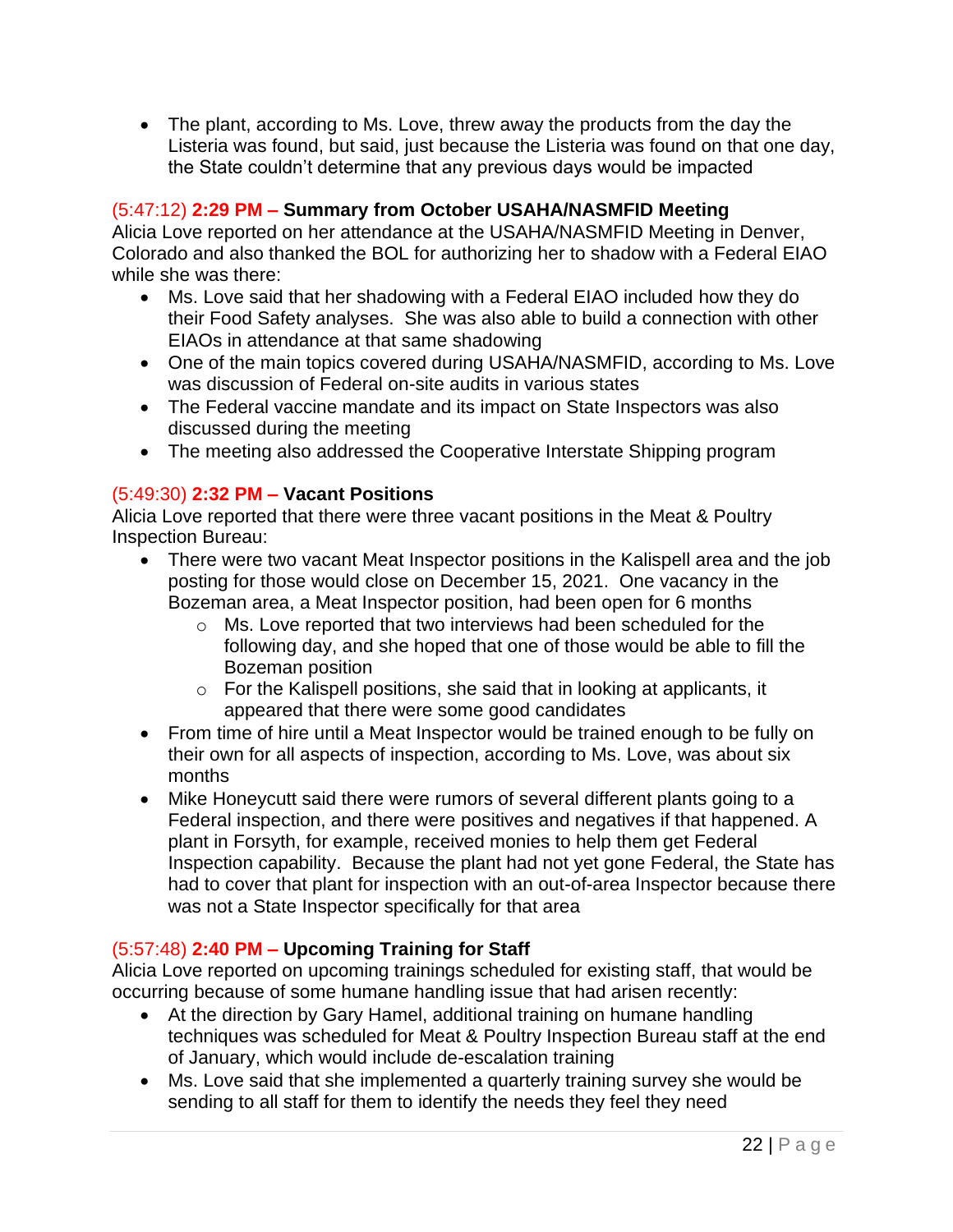• Ms. Love said that she had only been in her position at the DOL nine months, but, she did think that getting some public feedback on how the DOL was doing would be beneficial to the Meat & Poultry Inspection Bureau program

### (6:01:12) **2:43 PM RECESS**

#### (6:01:21) **2:56 PM RECONVENE**

#### (6:01:25) **2:56 PM – VETERINARY DIAGNOSTIC LABORATORY**

Greg Juda, Director of the Montana Veterinary Diagnostic Lab in Bozeman, introduced himself

#### (7:27:06) **4:17 PM – Update on ARPA Commission Session**

Greg Juda reported on the ARPA Commission (made up of State Legislators) meeting that he and Brian Simonson had attended just that day at the State Capitol building:

- Dr. Juda reported that the ARPA Commission voted unanimously to forward on all the projects that had been presented to them to the Federal reviewers
- According to Dr. Juda, the project the DOL presented, the proposed new VDL, had already been vetted by legal and so the ARPA Commission believed that all the criteria was met that had been outlined by the U.S. Treasury Department in the guidance document
- Dr. Juda explained that according to the guidance document, the project, to be eligible, had to have a public health component, an education component and work to create jobs
- To cover the education component requirement, Dr. Juda explained that they made a case that in conjunction with MSU, a veterinarian class would occasionally come over to watch Pathology or Necropsy
	- o Also for the education piece, the VDL reported that they had done both externships and internships, three in the past year alone
	- o If the project gets further down the road, Dr. Juda said that Dr. Schwarz from the VDL might be interested in teaching a class for the Veterinary program at MSU
- Originally, the ARPA funds applied for, according to Dr. Juda, was \$26,000,200. Mike Honeycutt said that there was a little over \$100 million in ARPA grant funds (Section 604 trunk) available for Montana infrastructure projects
- Mike Honeycutt said the proposed new VDL had also been approved, utilizing HB14 funds during the 2021 Legislative Session, with escalation costs already built into it
	- o If the entire \$26,000,200 in requested ARPA funds was not received, the DOL could fall back on the approved HB14 funds. So either way, the new VDL was approved
- Mike Honeycutt said that the Wool Lab had been funded as well during the 2021 Legislative Session, through Montana Ag Experiment Station funding, he thought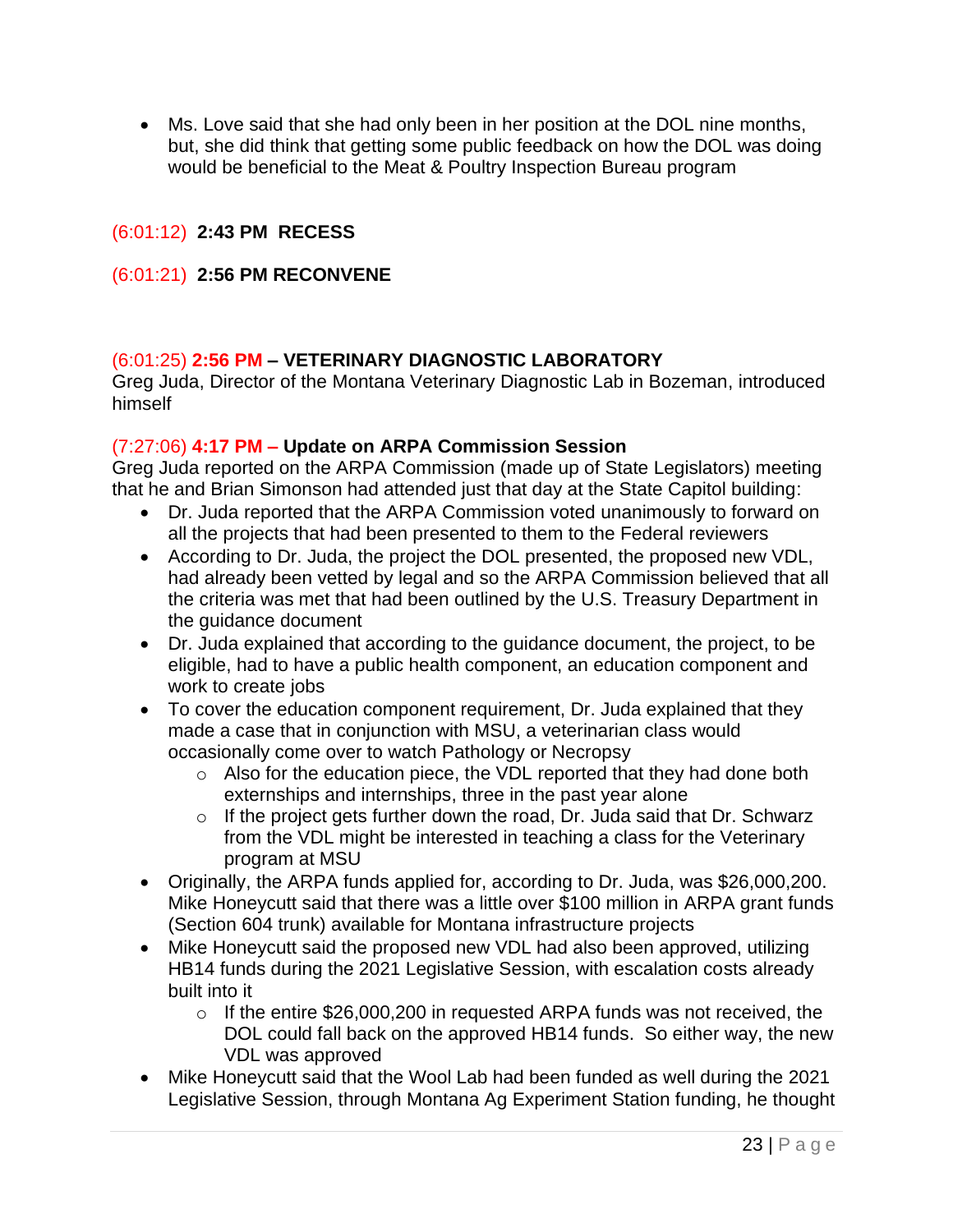for \$5 million. The Woolgrowers also offered funding and Mr. Honeycutt thought that Farmer's Union had also committed some funds

- With three partners, the VDL, the Wool Lab and the Ag Analytical Lab, now all to be a part of the new Lab complex, Mr. Honeycutt said that the shared space and sharing of utilities would be an advantage to stretch appropriations even further
- Dr. Juda reported that the architects were coming back for a meeting the week of January 17, 2022 to review new site plans, as it was requested that the layout of the building shield the unloading site from  $19<sup>th</sup>$  Street. He was not certain if the architects were aware that the Wool Lab had requested to be a third component of the project
	- o Mike Honeycutt said that LPW, the architect firm who had been contracted to build the Lab Complex, were already familiar with the footprint of the Wool Lab, because it had been written into the original Combined Lab Complex plans
- Dr. Juda said that yesterday, the Governor's Budget Director, along with some other folks from Helena and MSU came by to tour the Marsh Lab and see the current state of it

# (6:31:45) **3:27 PM – State of Necropsy Cooler Repair**

Dr. Greg Juda updated the BOL on the repair of the walk-in Necropsy cooler that had been approved by the BOL at a previous meeting:

- Dr. Juda reported that the Necropsy cooler repair in the Pathology section of the VDL had been completed; the cooler was fully functional and it reached proper temperature within 30 minutes of starting it up
- Dr. Juda said he may explore the possibility of trying to get the repair cost of that cooler reimbursed through NAHLN funding, although proprietary funds were the ones originally proposed to pay for it

# (6:33:01) **3:28 PM – Year-Over-Year CWD and Brucella Test Numbers**

With the wrap-up of the peak testing season, Dr. Juda said he would update the BOL on both Brucella and CWD test numbers at the VDL:

• **Brucella** FY2020 - 78,712 FY2021 (as of December 10, 2021) – 80,174 • **Chronic Wasting disease (CWD)**

FY2020 – 7,185 FY2021 (as of December 10, 2021) – 8,094

- Dr. Juda said that FWP expected that the CWD testing numbers may hit 10,000, and with shoulder season and an extended white-tail thinning season in some areas, he was wondering what the impact would be
- It was all hands on deck, according to Dr. Juda, with everybody in the entire VDL taking care of some component of the testing, even himself, with sometimes as many as 600 tests being run in a day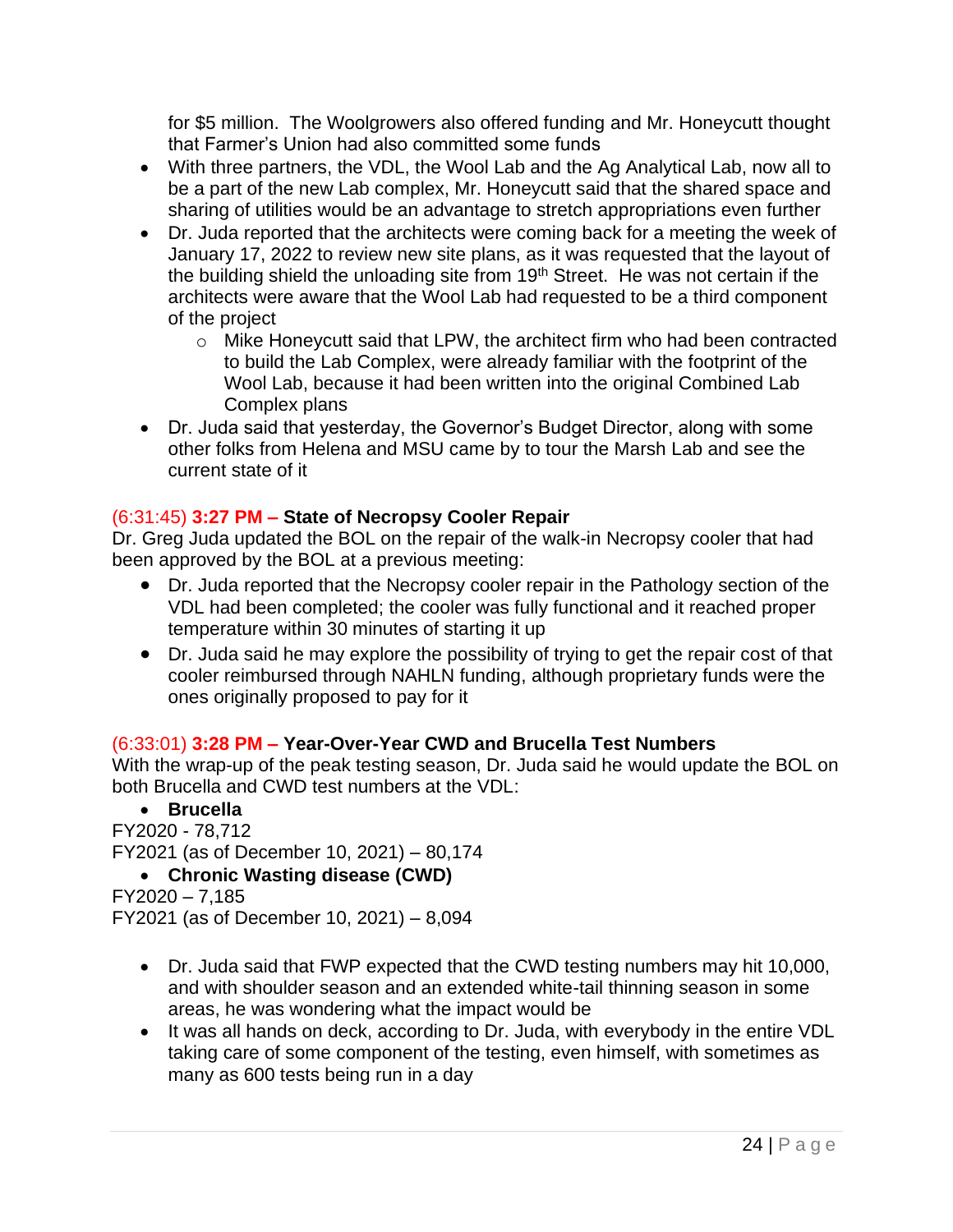- Dr. Juda directed people to an FWP web page that was dedicated to CWD and would show numbers of positives found in the testing
- Mike Honeycutt said that the last DSA expansion was in 2019, so, he doesn't feel the Brucella test numbers correlate exactly with the additional cattle under surveillance, but correlates with higher movement numbers
- Dr. Marty Zaluski reported that there were three herds in the DSA that were under quarantine, with one herd having a couple reactions found just 10 days ago. He added that the DOL would know with a high degree of certainty, but not absolute certainty that pretty much all were from separate exposures to elk
- Alan Redfield reported that the numbers were down for the elk coming out of Yellowstone National Park and that he believes the lack of snow was partly to blame for causing strange behavior in elk. He said that during bow season this year, the elk stayed at around 8,000 feet up rather than coming down into the main meadow. He added that you normally see the elk all over, and now, you're just not

### (6:48:51) **3447 PM – Update on New Hire for Clinical Pathology Lab Section**

Dr. Greg Juda updated the BOL on the new hire for the Clinical Pathology Lab section to replace the previous Technician who had left on December 3, 2021:

- Dr. Juda said that an offer had been made the previous week to a very strong candidate for the position, but the company they had been working for "sweetened the pot" and they declined the VDL position
- Dr. Juda was fairly confident they would be able to gather another pool of candidates and that he had already had an inquiry from an individual at MSU who has a PhD and a lot of experience in lab techniques
- Mike Honeycutt said that he and Nina Baucus had talked about putting together a biennial market analysis that is normally done in about May, which would show whether or not extra FTEs were needed in the DOL and where DOL salaries were compared to market salaries
- Last time the analysis was done, Mr. Honeycutt said snapshot was done at 83% of market midpoint for salaries
- Mr. Honeycutt said that at the end of 2022, there would be a 55-cent across the board increase coming for all classified employees

# **CENTRALIZED SERVICES DIVISION REPORTS**

(7:03:28) **3:59 PM**

# (7:03:28) **3:59 PM– FISCAL BUREAU**

Brian Simonson, Deputy Executive Officer and Chief Financial Officer for the DOL apologized for not being at the last BOL meeting, reporting that he had gotten COVID

# (7:04:08) **3:59 PM – Request to Hire Milk Control Position**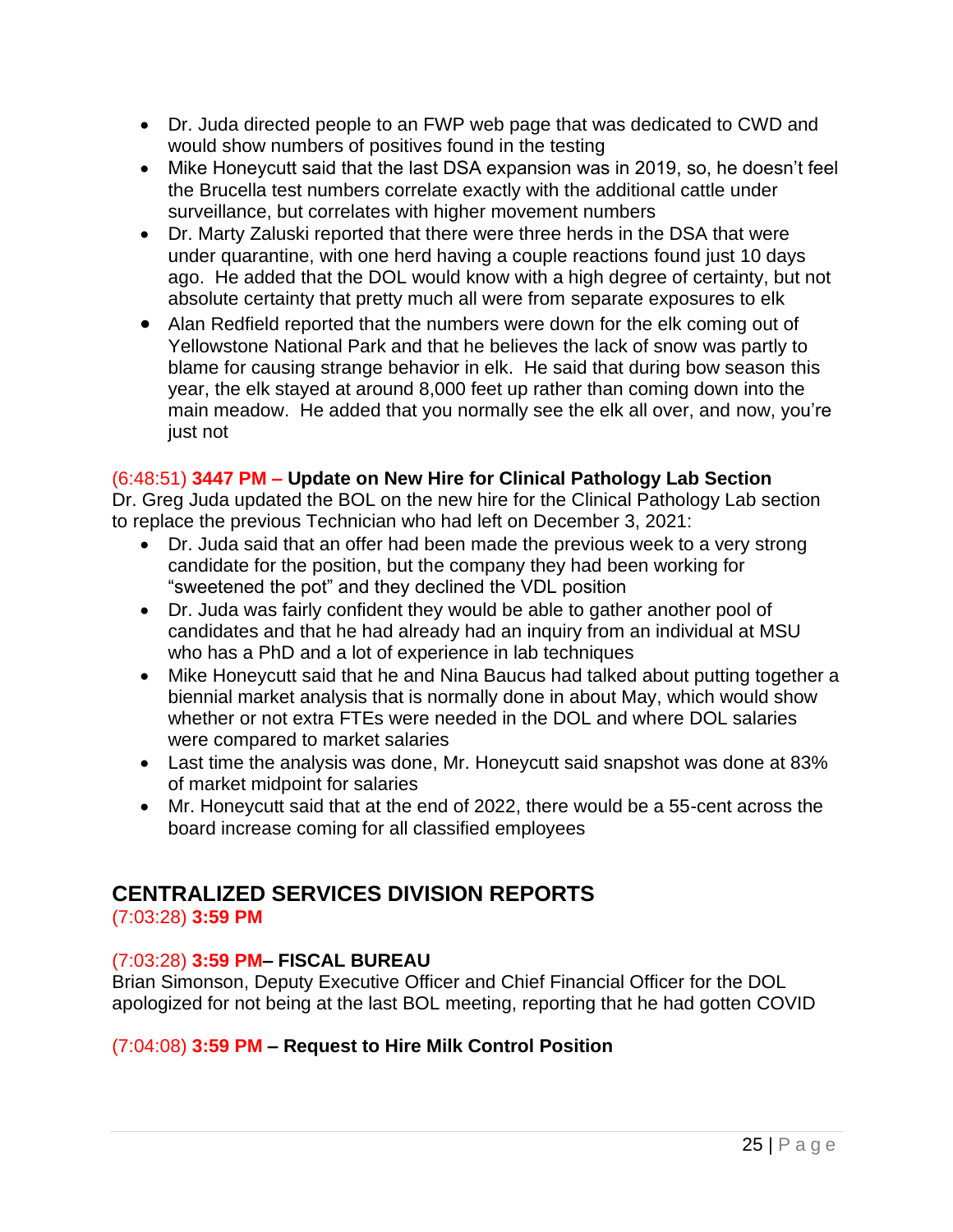Brian Simonson requested to fill the vacant position of Milk Control Bureau Chief, as Darryl Ford, the Milk Control Bureau Chief for the past 4 ½ -5 months, had taken another position in the private sector:

- Darryl Ford chose to return into the banking industry, but Mr. Simonson said that the DOL had been happy with him during his short time at the DOL
- Mr. Simonson said that he had been in discussion with the Chairman of the Milk Control Bureau regarding dealing with that position in a different way, but, for now, he was asking permission to replace the Bureau Chief position

# **MOTION/VOTE**

### (7:05:14) **4:00 PM**

**Sue Brown moved to hire a Milk Control Bureau Chief. Jake Feddes seconded. The motion passed.**

### (7:05:37) **4:01 PM – Aerial Hunting License Renewal**

Brian Simonson said that the next portion of the agenda was basically a public service announcement regarding aerial hunting renewal:

- Mr. Simonson reminded aerial hunters that applying for that license was an annual requirement
- Mr. Simonson explained that there were three major items needed from the aerial hunters
	- o Their plane must be registered with the Department of Transportation and the FAA
	- o Permission must be given by landowners to hunt over their property
	- o Semi-annual harvest reporting period for 2021 ended on December 31, 2021

#### (7:07:28) **4:03 PM – November 30, 2021 State Special Revenue Report**

Brian Simonson updated the BOL on the November 30, 2021 State Special Revenue comparison report:

- With only one month to go until the record period ended, Mr. Simonson said that the New Brands and Transfers numbers, that basically doubled what they normally would be for a regular month, was right in line and expected
- The Field Inspection numbers showed a nearly \$30,000 negative number that showed things were shifting to the market, as Market Inspection Fees were going great guns at \$307,607
- With several trucks selling at the State Auction, Other Revenue showed a jump to \$79,000, because a check for a little over \$50,000 came into the Brands Enforcement Division for those trucks sold
- Per Capita Fee was tracking with last years numbers, according to Mr. Simonson, and being about 1 ½ months away from the new reporting cycle, that would start to generate some income
- Investment Income was down, a difference of \$8,273 from the previous year, Mr. Simonson said, because the earnings percentage had dropped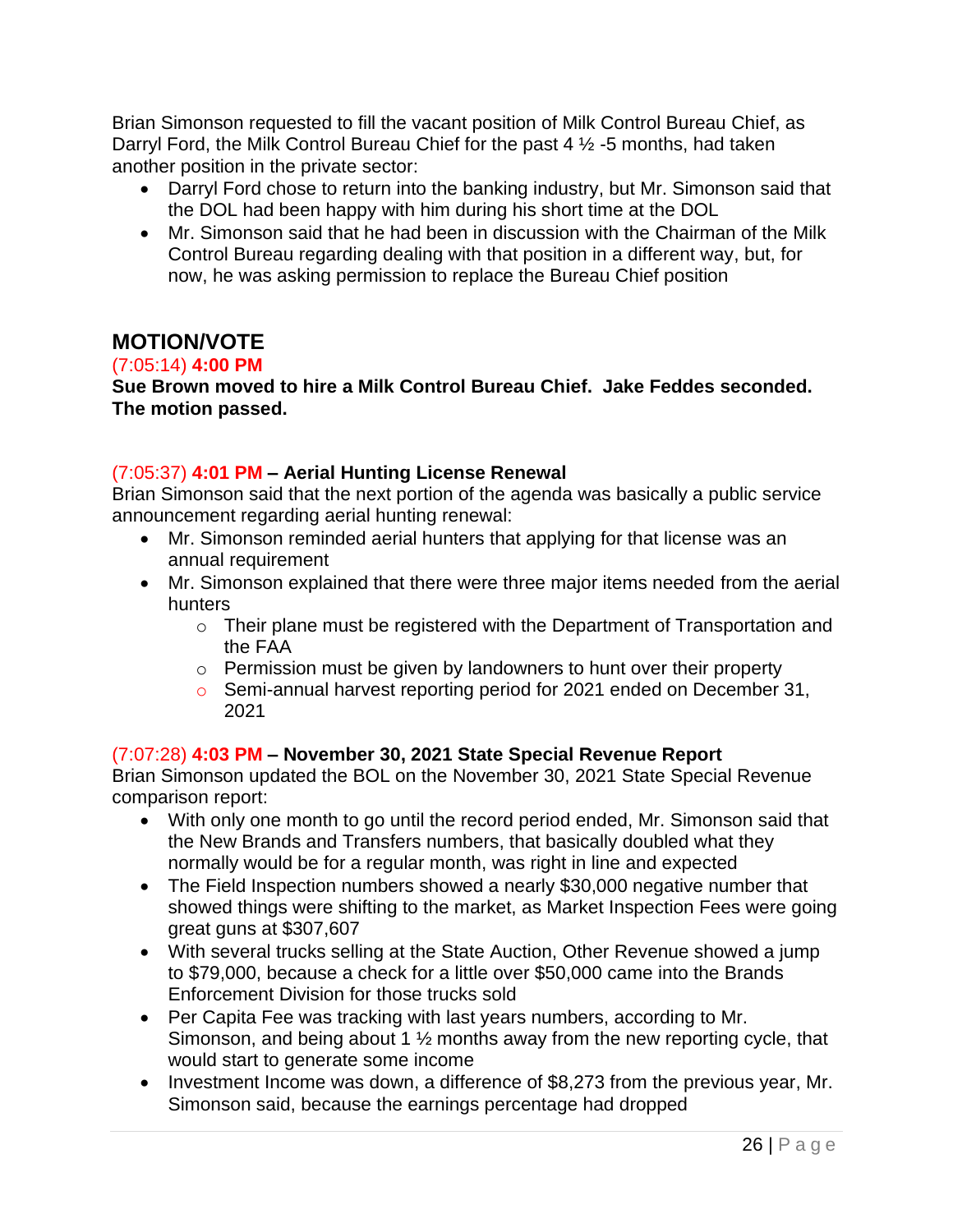- The negative \$7,000 drop in Milk Inspection was probably indicative of losing a couple more dairies during the Fiscal Year, but Mr. Simonson assured the BOL that given what had been done with Personnel in that area, there were no real worries as far as revenue coming in
- Egg Grading was up to nearly zero again, but that was because a June 2020 payment was paid instead in July of 2021, the new Fiscal Year, and so, that number would continue to grow and turn positive, Mr. Simonson said
- The VDL was reporting \$56,000 less revenue than the previous year, but, Mr. Simonson reminded the BOL that the VDL is behind a month in recognizing revenue, and so that was actually October's revenue. He added that, given Dr. Juda's testing numbers, that would correct itself

(7:13:39) **4:09 PM – December 2021 Through June 2022 Expenditure Projections** Brian Simonson updated the BOL on Expenditure Projections for the last month of 2021 through the first half of 2022:

- Mr. Simonson assured the BOL that seeing the Total Budgeted Funds number below \$200,000 rather than around \$500,000 for this time of year could be explained quickly.
- The DOL, according to Mr. Simonson, was experiencing \$300,000 in vacancy savings that had been subtracted out of this budget. He said that last year's vacancy savings percentage was 2%, and this year it was 5%
	- o Mr. Simonson reported that just in the Milk & Egg Bureau and the Meat & Poultry Inspection Bureau, there was \$75,000 in vacancy savings
- Mr. Honeycutt explained that the DOL would not budget in additional Lab fees to the budget until the same amount of revenue for Lab Diagnostic fees was raised as last year's amount. So, he would expect the negative \$126,000 to eventually go away
	- o Mr. Simonson said that even though the increased testing means spending more on supplies, the revenue from those tests would cover that
- Contracts, Supplies and Communications all got big hits from catching up on the State ITSD charges, and so on the Operations side, along with Travel and expanded testing in the VDL, there was a big jump in Operations this month
- Because of an extra pay cycle in November that was not there last year, there was an extra \$300,000 paid, causing the numbers on the Personnel side to be larger than last year's numbers, at this time
- The bottom line figure of \$9.8 million for the Personnel budget did not change, even though a big negative in overtime was a result of Brands market personnel acquiring overtime
- The Shielded Egg Program was projected at \$194,000 and Milk Inspection at \$76,000, number that may seem high, but, Mr. Simonson said that there was an extra FTE in Operations there that always make those numbers pretty high
- Although the Animal Health employees had been spending a lot of extra hours on the Tuberculosis inspections, Mr. Honeycutt said that some of those employees were "Exempt" employees, meaning the DOL doesn't see overtime for them, but does recognize comp time. The Brands Inspectors and Market staff that had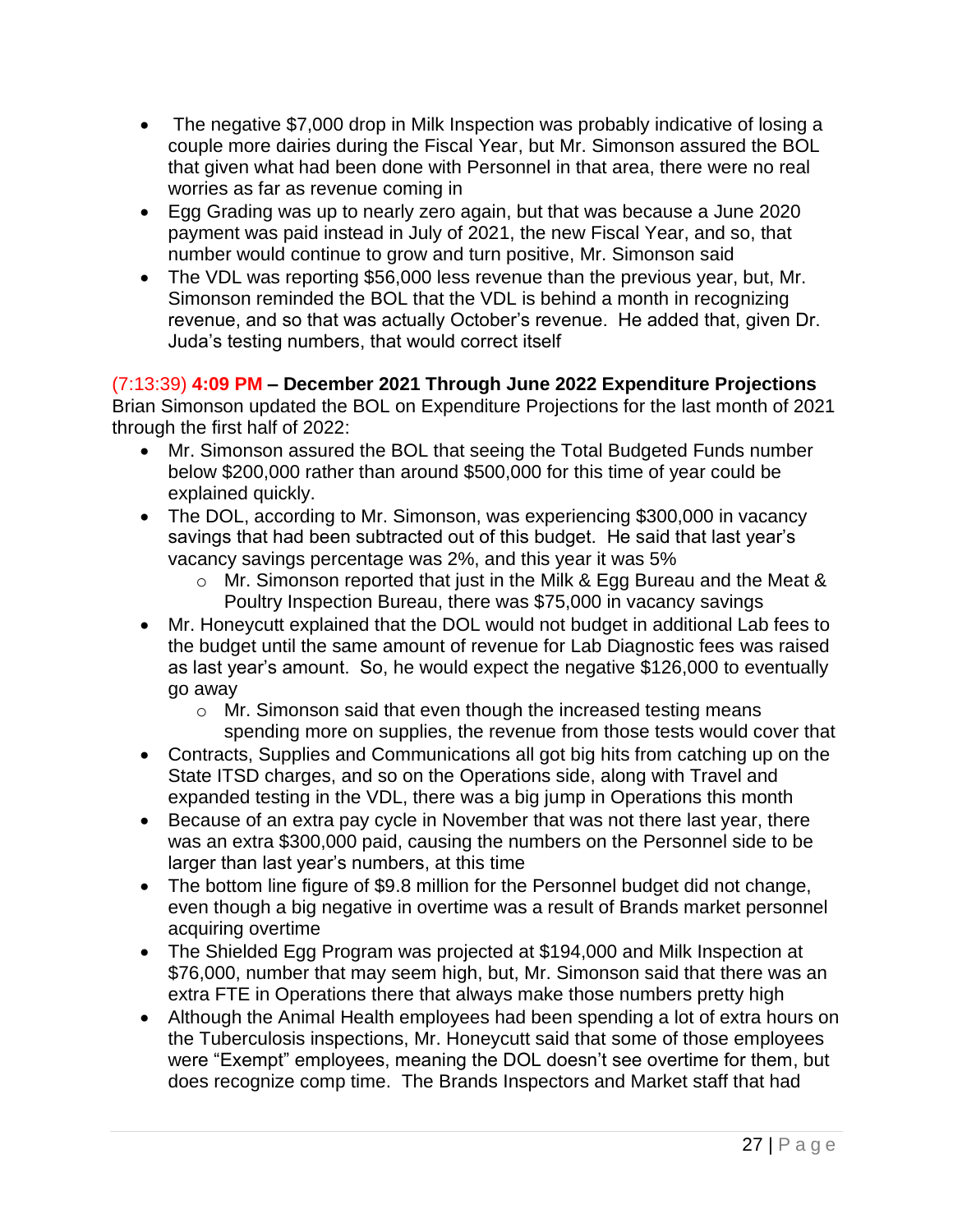been helping with those investigations were "Non-Exempt" employees and could pick up overtime

o Dr. Marty Zaluski said that the plan was to code the time under the Cattle Health category of the Federal umbrella agreement

# (7:26:19) **4:22 PM – November 30, 2021 Budget Status Report**

- Mr. Simonson explained to the BOL that Total Expenditures and Total Budgeted Funds all had listings of \$44,900 and would always match on every page because the expenses were going to be what you're accumulating in using of your authority
- Mr. Honeycutt explained that In the Animal Health and Food Safety Division, several different fund sources were utilized, including general funds, proprietary funds, Federal umbrella funds, per capita funds and State Special Revenue funds

# **COMMENTS FROM THE PUBLIC ON NON-AGENDA ITEMS/COMMENTS FROM PRODUCER ORGANIZATIONS**

### (7:33:05) **4:28 PM**

Mike Honeycutt said that Rachel Cone of the Montana Farm Bureau Federation and Rachel Prevost of the Montana Farmers Union and Jenny Bloomquist of the Montana Veterinary Medical Association were still on the ZOOM call:

• Gene Curry opened the floor for any comment from them, but, none was given

# **SET DATE FOR THE NEXT BOARD MEETING**

#### (7:33:56) **4:29 PM**

Gene Curry requested discussion on the best date for the next BOL meeting:

- Mike Honeycutt reported that he would be in Arizona on January 19-25, 2022
- Jake Feddes requested that the meeting not be scheduled on a Thursday or a Friday due to kids' basketball games
- Mike Honeycutt said he would send a sample Executive Officer evaluation form to the BOL before the January meeting
- Mr. Honeycutt added that he would be looking over what was left for Red Tape Review and explained that because a lot of the laws governing Meat & Poultry Inspection Bureau and the Milk & Egg Bureau were Federal, there was not a whole lot the DOL or BOL could do on them. And so, he thought that maybe those smaller chapters could be knocked out during the January BOL meeting
	- o Milk Price Control was done, according to Mr. Honeycutt, because the Board of Milk Control had already dealt with that. The Livestock Loss Board had also done their report already
	- o Animal Health rules would be dealt with in the Spring, but, Mr. Honeycutt said that a lot of their rules had been dealt with already during the past couple of years
- The next BOL meeting was scheduled for Wednesday, January 26, 2022